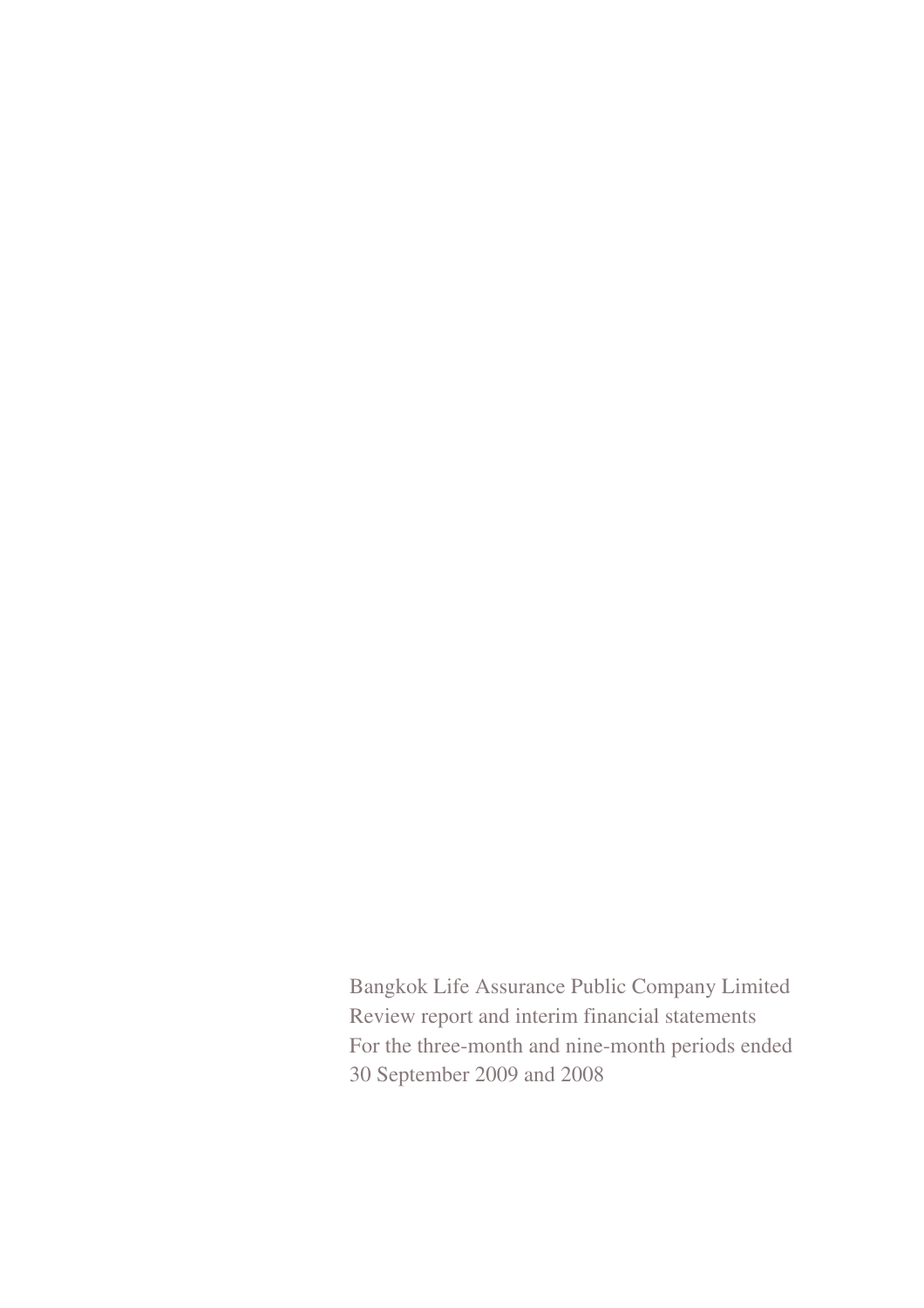### **Review Report of Independent Auditor**

To the Shareholders of Bangkok Life Assurance Public Company Limited

I have reviewed the accompanying balance sheet of Bangkok Life Assurance Public Company Limited as at 30 September 2009 and the related statements of income for the three-month and nine-month periods ended 30 September 2009 and 2008, the statements of changes in shareholders' equity and cash flows for the nine-month periods ended 30 September 2009 and 2008. These financial statements are the responsibility of the Company's management as to their correctness and the completeness of the presentation. My responsibility is to issue a report on these financial statements based on my reviews.

I conducted my reviews in accordance with the auditing standard applicable to review engagements. This standard requires that I plan and perform the review to obtain moderate assurance as to whether the financial statements are free of material misstatement. A review is limited primarily to inquiries of company personnel and analytical procedures applied to financial data and thus provides less assurance than an audit. I have not performed an audit and, accordingly, I do not express an audit opinion.

Based on my reviews, nothing has come to my attention that causes me to believe that the accompanying financial statements are not presented fairly, in all material respects, in accordance with generally accepted accounting principles.

I have previously audited the financial statements of Bangkok Life Assurance Public Company Limited for the year ended 31 December 2008, in accordance with generally accepted auditing standards and expressed an unqualified opinion on those statements under my report dated 23 February 2009. The balance sheet as at 31 December 2008, as presented herein for comparative purposes, formed an integral part of the financial statements which I audited and reported on. I have not performed any other audit procedures subsequent to the date of that report.

Nonglak Pumnoi Certified Public Accountant (Thailand) No. 4172

Ernst & Young Office Limited Bangkok: 10 November 2009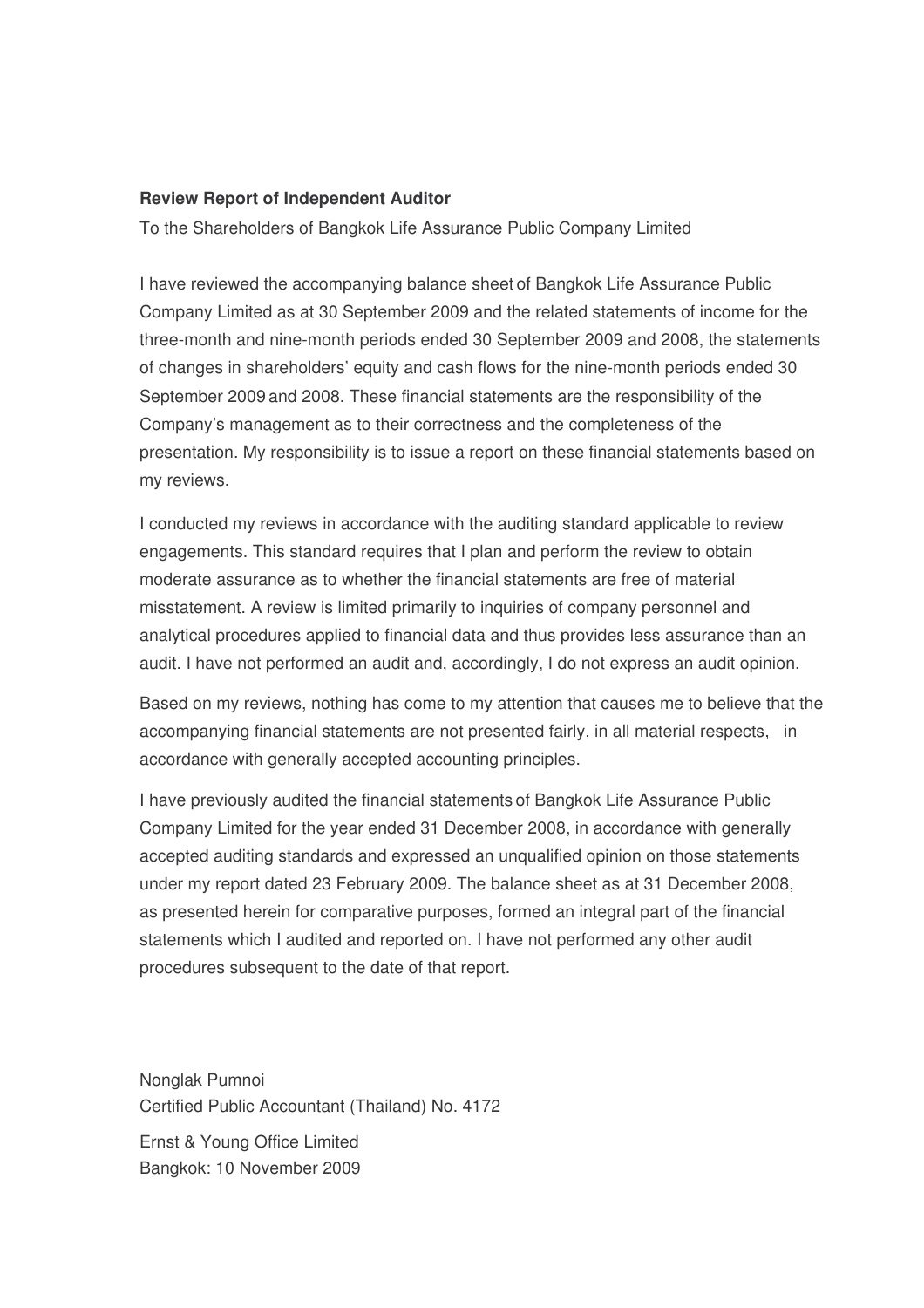#### **Balance sheets**

**As at 30 September 2009 and 31 December 2008**

|                                             |              |                   | (Unit: Baht)     |
|---------------------------------------------|--------------|-------------------|------------------|
|                                             | <b>Note</b>  | 30 September 2009 | 31 December 2008 |
|                                             |              | (Unaudited        | (Audited)        |
|                                             |              | but reviewed)     |                  |
| <b>Assets</b>                               |              |                   |                  |
| Investments in securities                   |              |                   |                  |
| <b>Bonds</b>                                | 13, 14       | 35, 129, 772, 544 | 28,448,591,758   |
| Treasury bills                              | $\mathcal S$ | 635, 154, 349     |                  |
| <b>Notes</b>                                | 8            | 7,747,592,239     | 4,058,365,544    |
| <b>Stocks</b>                               |              | 4,052,904,479     | 3,594,042,822    |
| Debentures                                  |              | 7,881,972,163     | 7,422,861,158    |
| Unit trusts                                 |              | 2,292,446,748     | 1,334,414,028    |
| Other securities                            |              | 11,147,158        |                  |
| Total investments in securities             | 5, 7         | 57,750,989,680    | 44,858,275,310   |
| Loans                                       |              |                   |                  |
| Policy loans                                |              | 1,174,486,793     | 1,050,863,163    |
| Mortgage loans                              |              | 691,712,456       | 738,241,179      |
| Other loans                                 |              | 12,533,231        | 12,008,114       |
| <b>Total loans</b>                          |              | 1,878,732,480     | 1,801,112,456    |
| Less: Allowance for doubtful accounts       |              | (2,672,673)       | (2,672,673)      |
| Loans - net                                 | 6, 7         | 1,876,059,807     | 1,798,439,783    |
| Cash and deposits at financial institutions | 7,8          | 2,575,929,289     | 2,381,639,639    |
| Property, building and equipment - net      | $\mathcal G$ | 325,942,622       | 324,608,143      |
| Due from reinsurers                         |              | 27,670,975        | 27,915,881       |
| Premium due and uncollected                 | 10           | 1,240,185,221     | 1,120,875,601    |
| Accrued investment income - net             |              | 647,071,488       | 743,422,881      |
| Other assets                                |              |                   |                  |
| Intangible assets - net                     |              | 18, 151, 168      | 21,109,095       |
| <b>Others</b>                               | 7, 11        | 220,815,950       | 205,243,186      |
| <b>Total assets</b>                         |              | 64,682,816,200    | 51,481,529,519   |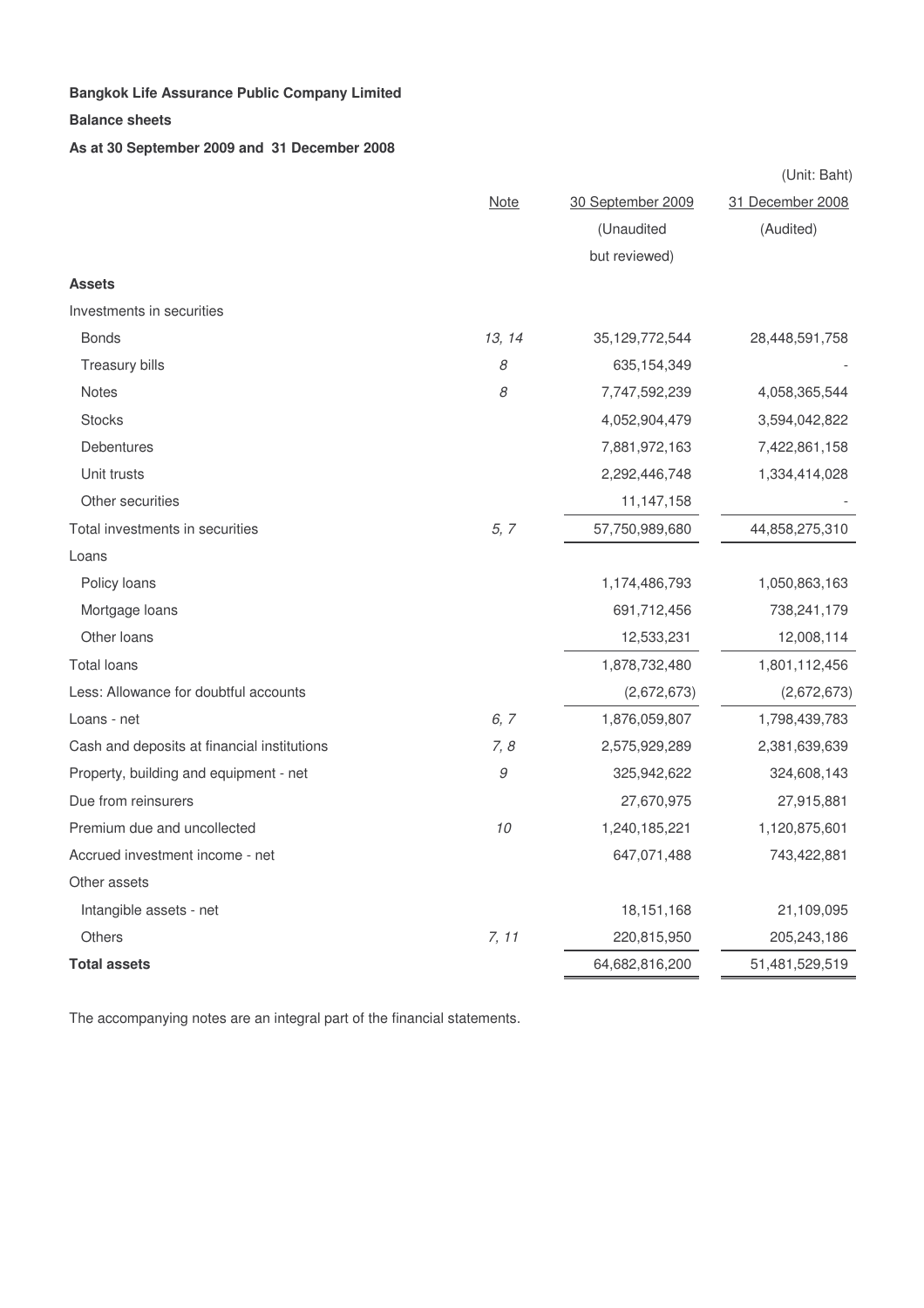### **Balance sheets (continued)**

### **As at 30 September 2009 and 31 December 2008**

|                                                                  |                |                   | (Unit: Baht)     |
|------------------------------------------------------------------|----------------|-------------------|------------------|
|                                                                  | <b>Note</b>    | 30 September 2009 | 31 December 2008 |
|                                                                  |                | (Unaudited        | (Audited)        |
|                                                                  |                | but reviewed)     |                  |
| Liabilities and shareholders' equity                             |                |                   |                  |
| Life policy reserve                                              |                | 50,279,558,365    | 41,891,693,741   |
| Unpaid policy benefits                                           | 7              | 4,500,490,595     | 3,984,060,369    |
| Due to reinsurers                                                | $\overline{7}$ | 48,480,429        | 76,654,300       |
| Advance premium receipts                                         |                | 1,464,833,934     | 1,550,812,113    |
| Other liabilities                                                |                |                   |                  |
| Corporate income tax payable                                     |                | 148,447,404       | 112,445,135      |
| <b>Others</b>                                                    | 7, 12          | 1,173,853,078     | 847,094,648      |
| <b>Total liabilities</b>                                         |                | 57,615,663,805    | 48,462,760,306   |
| <b>Shareholders' equity</b>                                      |                |                   |                  |
| Share capital                                                    | 15, 17         |                   |                  |
| Registered share capital                                         |                |                   |                  |
| 1,220,000,000 ordinary shares of Baht 1 each                     |                | 1,220,000,000     | 1,220,000,000    |
| Issued and paid-up share capital                                 |                |                   |                  |
| 1,200,000,000 ordinary shares of Baht 1 each                     |                |                   |                  |
| (31 December 2008: 1,000,000,000 ordinary shares of Baht 1 each) |                | 1,200,000,000     | 1,000,000,000    |
| Premium on share capital                                         | $\overline{7}$ | 2,699,821,268     | 275,000,000      |
| Unrealised gains                                                 |                |                   |                  |
| Surplus on changes in values of investments                      |                | 871,242,876       | 316,295,625      |
| Retained earnings                                                |                |                   |                  |
| Appropriated                                                     |                |                   |                  |
| <b>Statutory reserve</b>                                         | 18             | 122,000,000       | 77,085,216       |
| General reserve                                                  |                | 400,000,000       | 400,000,000      |
| Unappropriated                                                   |                | 1,774,088,251     | 950,388,372      |
| <b>Total shareholders' equity</b>                                |                | 7,067,152,395     | 3,018,769,213    |
| Total liabilities and shareholders' equity                       |                | 64,682,816,200    | 51,481,529,519   |
|                                                                  |                |                   |                  |
| Off-balance sheet items - commitments                            |                |                   |                  |
| Commitments                                                      | 19             | 149,239,089       | 159,463,460      |

The accompanying notes are an integral part of the financial statements.

. . . . . . . . .

. . . . . . . . . . . . . . . .

. . . . . . . . . .

**Directors**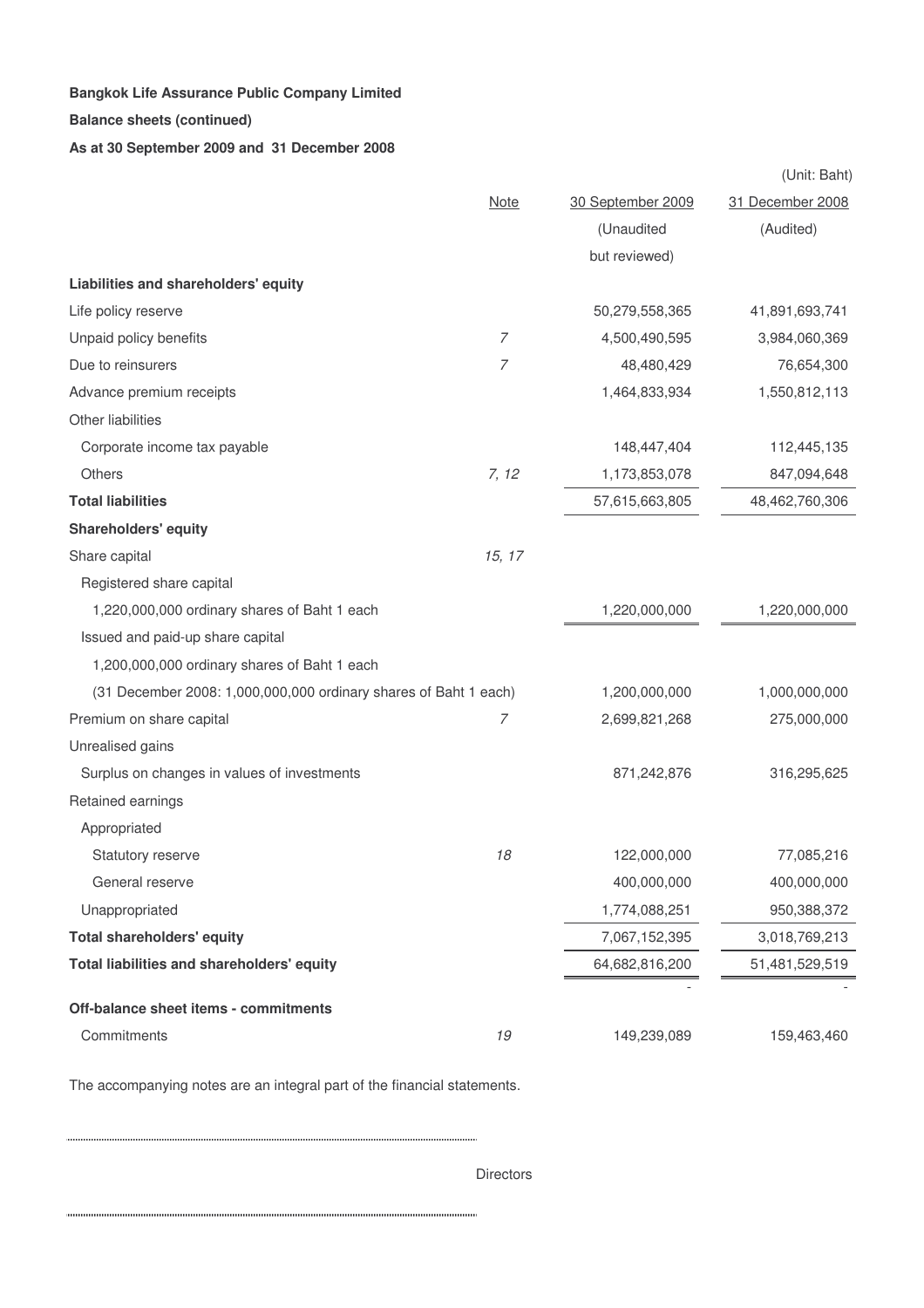### **Income statements**

### **For the three-month periods ended 30 September 2009 and 2008**

|                                                       |                |                  | (Unit: Baht)   |
|-------------------------------------------------------|----------------|------------------|----------------|
|                                                       | <b>Note</b>    | 2009             | 2008           |
| <b>Revenues</b>                                       |                |                  |                |
| Net premiums written                                  | $\overline{7}$ | 4,871,730,640    | 4,129,199,932  |
| Net investments income                                | 7              | 741,513,442      | 648,420,136    |
| Gains (losses) on investments in securities           | 5              | 57,800,475       | (60, 175, 932) |
| Other income                                          |                |                  |                |
| Gains on sales of assets                              |                | 2,688,045        | 4,102,001      |
| Others                                                |                | 3,446,806        | 10,842,226     |
| <b>Total revenues</b>                                 |                | 5,677,179,408    | 4,732,388,363  |
| <b>Expenses</b>                                       |                |                  |                |
| Underwriting expenses                                 |                |                  |                |
| Life policy reserve increase from the previous period |                | 3, 132, 595, 644 | 2,391,130,788  |
| Benefit payments to life policies during the period   | $\overline{7}$ | 1,398,783,778    | 1,288,038,808  |
| Dividends to policyholders                            |                | 3,090,000        | 150,000        |
| Commissions and brokerages                            | $\overline{7}$ | 553,358,115      | 470,772,831    |
| Sales promotion expenses                              |                | 79,492,302       | 68,862,852     |
| Other underwriting expenses                           | $\overline{7}$ | 2,956,290        | 2,894,206      |
| Total underwriting expenses                           |                | 5,170,276,129    | 4,221,849,485  |
| Operating expenses                                    |                |                  |                |
| Personnel expenses                                    |                | 134,509,409      | 127,706,230    |
| Premises and equipment expenses                       | $\overline{7}$ | 30,354,983       | 27,511,487     |
| Taxes and duties                                      |                | 19,219,241       | 17,124,025     |
| Directors' remuneration                               |                | 1,080,000        | 1,070,000      |
| Operating expenses - branches                         |                | 14,419,482       | 13,614,631     |
| Contribution to the Office of Insurance Commission    |                | 9,081,274        | 7,379,513      |
| Contribution to the life assurance fund               |                | 4,940,741        |                |
| Other operating expenses                              | $\overline{7}$ | 55,092,854       | 56,920,085     |
| Total operating expenses                              |                | 268,697,984      | 251,325,971    |
| Losses (gains) on exchange                            |                | 1,840,527        | (229, 500)     |
| <b>Total expenses</b>                                 |                | 5,440,814,640    | 4,472,945,956  |
| Income before income tax                              |                | 236,364,768      | 259,442,407    |
| Corporate income tax                                  |                | 22,140,865       | 83,825,212     |
| Net income for the period                             |                | 214,223,903      | 175,617,195    |
| Basic earnings per share                              |                |                  |                |
| Net income                                            |                | 0.21             | 0.18           |
| Weighted average number of ordinary shares (shares)   |                | 1,034,782,609    | 1,000,000,000  |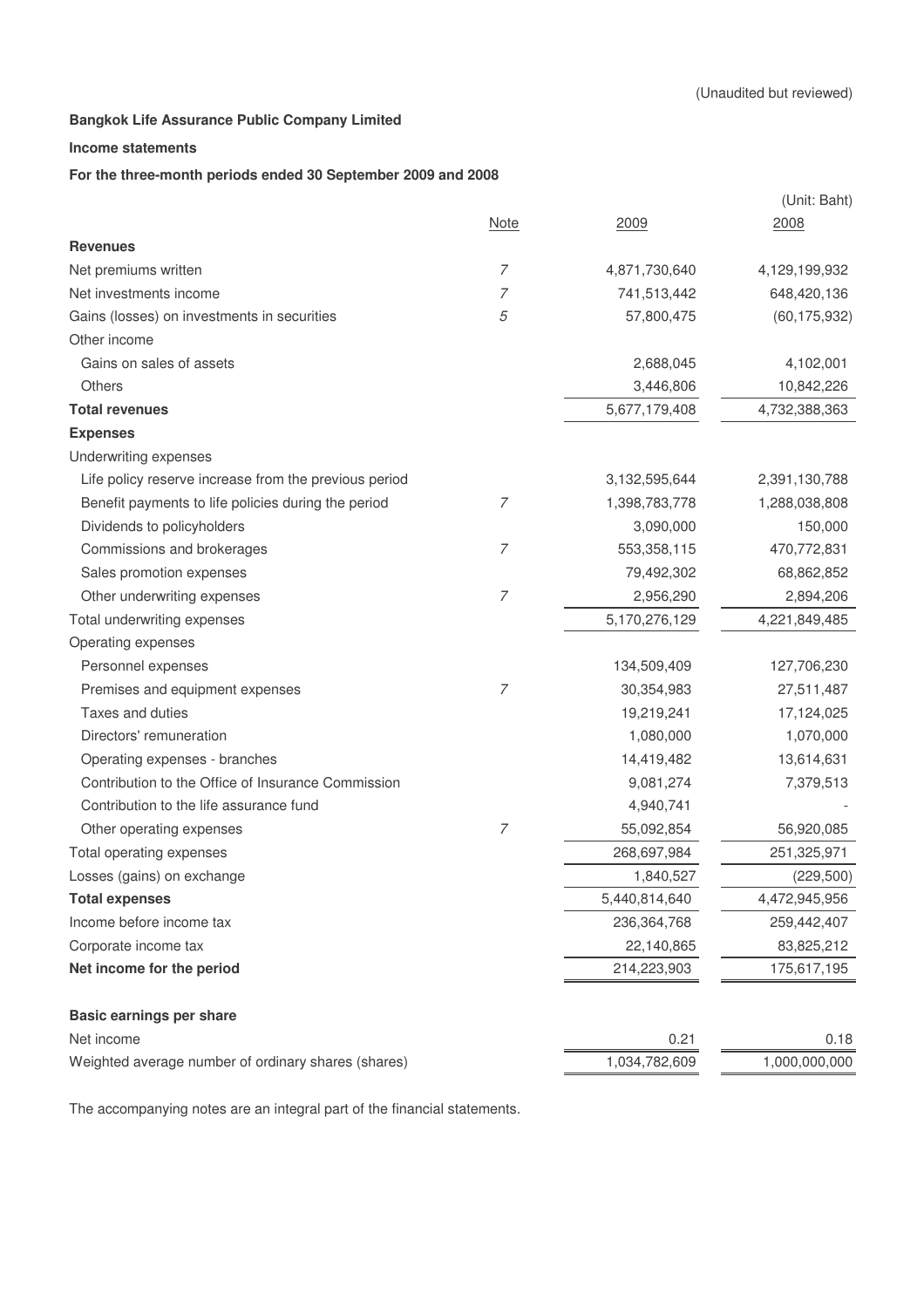### **Income statements (continued)**

#### **For the nine-month periods ended 30 September 2009 and 2008**

|                                                       |                |                | (Unit: Baht)   |
|-------------------------------------------------------|----------------|----------------|----------------|
|                                                       | <b>Note</b>    | 2009           | 2008           |
| <b>Revenues</b>                                       |                |                |                |
| Net premiums written                                  | $\overline{7}$ | 14,294,757,872 | 10,698,918,892 |
| Net investments income                                | 7              | 2,065,098,940  | 1,816,967,260  |
| Gains (losses) on investments in securities           | 5              | 224,080,354    | (47, 388, 202) |
| Other income                                          |                |                |                |
| Gains on sales of assets                              |                | 4,303,930      | 3,906,520      |
| <b>Others</b>                                         |                | 14,059,715     | 16,913,527     |
| <b>Total revenues</b>                                 |                | 16,602,300,811 | 12,489,317,997 |
| <b>Expenses</b>                                       |                |                |                |
| Underwriting expenses                                 |                |                |                |
| Life policy reserve increase from the previous period |                | 8,387,864,624  | 5,695,084,858  |
| Benefit payments to life policies during the period   | 7              | 3,961,975,014  | 3,481,990,903  |
| Dividends to policyholders                            |                | 3,810,000      | 315,000        |
| Commissions and brokerages                            | $\overline{7}$ | 1,826,668,058  | 1,441,246,856  |
| Sales promotion expenses                              |                | 267,173,607    | 197,148,807    |
| Other underwriting expenses                           | $\overline{7}$ | 8,538,534      | 8,431,297      |
| Total underwriting expenses                           |                | 14,456,029,837 | 10,824,217,721 |
| Operating expenses                                    |                |                |                |
| Personnel expenses                                    |                | 409,834,995    | 368,642,875    |
| Premises and equipment expenses                       | $\overline{7}$ | 89,219,342     | 80,670,313     |
| Taxes and duties                                      |                | 59,877,693     | 49,150,002     |
| Directors' remuneration                               |                | 9,350,000      | 8,910,000      |
| Operating expenses - branches                         |                | 44,325,607     | 40,024,094     |
| Contribution to the Office of Insurance Commission    |                | 28,618,266     | 20,382,063     |
| Contribution to the life assurance fund               |                | 22,786,764     |                |
| Other operating expenses                              | $\overline{7}$ | 156,672,947    | 147,407,014    |
| Total operating expenses                              |                | 820,685,614    | 715,186,361    |
| Losses on exchange                                    |                | 9,639,682      | 4,595,600      |
| <b>Total expenses</b>                                 |                | 15,286,355,133 | 11,543,999,682 |
| Income before income tax                              |                | 1,315,945,678  | 945,318,315    |
| Corporate income tax                                  |                | 312,331,015    | 268,844,386    |
| Net income for the period                             |                | 1,003,614,663  | 676,473,929    |
| Basic earnings per share                              |                |                |                |
| Net income                                            |                | 0.99           | 0.68           |
| Weighted average number of ordinary shares (shares)   |                | 1,011,721,612  | 1,000,000,000  |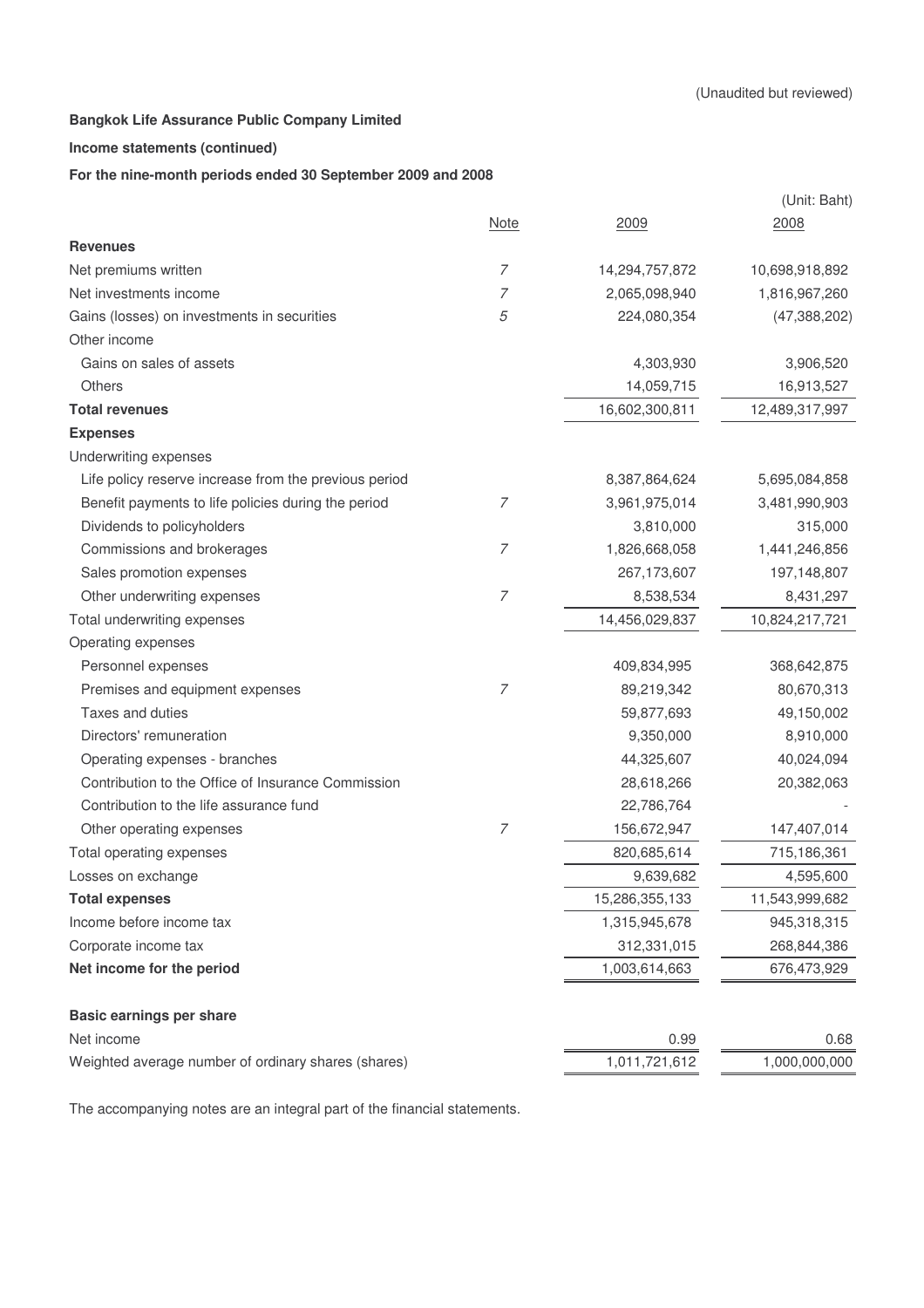#### **Statements of cash flows**

### **For the nine-month periods ended 30 September 2009 and 2008**

|                                                      |                  | (Unit: Baht)        |
|------------------------------------------------------|------------------|---------------------|
|                                                      | 2009             | 2008                |
| Cash flows from (used in) operating activities       |                  |                     |
| Net premiums written                                 | 13,942,860,599   | 10,281,559,412      |
| Net investments income                               | 2,278,576,788    | 1,984,719,099       |
| Other income                                         | 14,059,715       | 16,881,284          |
| Benefit payments to life policies during the period  | $-3,445,299,881$ | (2,950,347,695)     |
| Dividends to policyholders                           | $-3,810,000$     | (315,000)           |
| Commissions and brokerages                           | $-1,838,320,819$ | (1,515,841,312)     |
| Other underwriting expenses                          | $-234,869,644$   | (217, 876, 474)     |
| Operating expenses                                   | -489,224,280     | (500, 591, 023)     |
| Corporate income tax                                 | $-276,328,746$   | (314, 926, 038)     |
| Net cash from operating activities                   | 9,947,643,732    | 6,783,262,253       |
| Cash flows from (used in) investing activities       |                  |                     |
| Cash flows from                                      |                  |                     |
| Investments in securities                            | 36,036,811,429   | 27,774,932,513      |
| Loans                                                | 285,047,158      | 234,454,695         |
| Deposits at financial institutions                   | 1,900,000,000    | 595,186,555         |
| Property, building and equipment                     | 4,695,190        | 4,644,504           |
| Net cash from investing activities                   | 38,226,553,777   | 28,609,218,267      |
| Cash flows used in                                   |                  |                     |
| Investments in securities                            | -42,107,711,636  | (33,676,038,862)    |
| Loans                                                | $-297,010,657$   | (281, 275, 312)     |
| Deposits at financial institutions                   | $-605,000,000$   | (420, 186, 555)     |
| Property, building and equipment                     | $-42,898,225$    | (67,099,515)        |
| Net cash used in investing activities                | -43,052,620,518  | (34, 444, 600, 244) |
| Net cash used in investing activities                | $-4,826,066,741$ | (5,835,381,977)     |
| Cash flows from (used in) financing activities       |                  |                     |
| Share capital issued                                 | 2,624,821,268    |                     |
| Dividend paid                                        | (135,000,000)    | (1,000,000,000)     |
| Net cash from (used in) financing activities         | 2,489,821,268    | (1,000,000,000)     |
| Net increase (decrease) in cash and cash equivalents | 7,611,398,259    | (52, 119, 724)      |
| Cash and cash equivalents at beginning of period     | 661,639,639      | 285,039,978         |
| Cash and cash equivalents at end of period (Note 8)  | 8,273,037,898    | 232,920,254         |
| Supplemental cash flows information                  |                  |                     |
| Non-cash item                                        |                  |                     |
| Surplus on changes in values of investments          | 871,242,876      | 180,351,345         |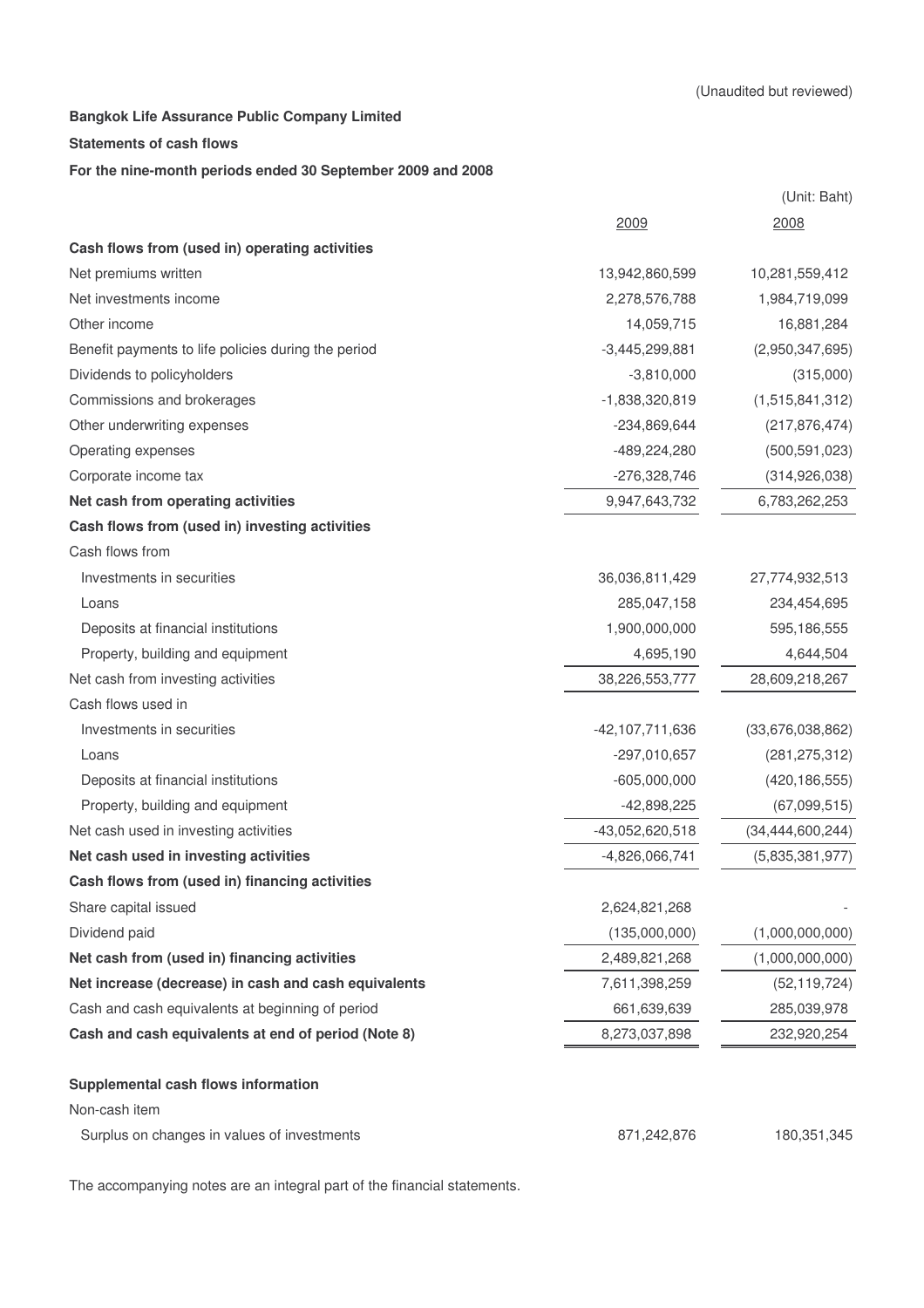#### **Statements of changes in shareholders' equity**

**For the nine-month periods ended 30 September 2009 and 2008**

|                                                   |      | Issued and    |               | Surplus (deficit) on | Retained earnings |                 |                |                 |
|---------------------------------------------------|------|---------------|---------------|----------------------|-------------------|-----------------|----------------|-----------------|
|                                                   |      | paid-up       | Premium on    | changes in values of | Appropriated      |                 |                |                 |
|                                                   | Note | share capital | share capital | investments          | Statutory reserve | General reserve | Unappropriated | Total           |
| Balance as at 1 January 2008                      |      | 1,000,000,000 | 275,000,000   | 1,128,945,591        | 39,498,923        | 400,000,000     | 236,248,792    | 3,079,693,306   |
| Income and expenses recognised directly in equity |      |               |               |                      |                   |                 |                |                 |
| Investments in available-for-sale securities      |      |               |               |                      |                   |                 |                |                 |
| Losses recognized in shareholders' equity         |      |               |               | (920, 678, 709)      |                   |                 |                | (920, 678, 709) |
| Transferred to income statement on disposal       |      |               |               | (27, 915, 537)       |                   |                 |                | (27, 915, 537)  |
| Net expenses recognised directly in equity        |      |               |               | (948, 594, 246)      |                   |                 |                | (948, 594, 246) |
| Net income for the period                         |      |               |               |                      |                   |                 | 676,473,929    | 676,473,929     |
| Total income and expenses for the period          |      |               |               | (948, 594, 246)      |                   |                 | 676,473,929    | (272, 120, 317) |
| Unappropriated retained earnings transferred to   |      |               |               |                      |                   |                 |                |                 |
| statutory reserve                                 | 18   |               |               |                      | 33,823,696        |                 | (33,823,696)   |                 |
| Balance as at 30 September 2008                   |      | 1,000,000,000 | 275,000,000   | 180, 351, 345        | 73,322,619        | 400,000,000     | 878,899,025    | 2,807,572,989   |
| Balance as at 1 January 2009                      |      | 1,000,000,000 | 275,000,000   | 316,295,625          | 77,085,216        | 400,000,000     | 950,388,372    | 3,018,769,213   |
| Income recognised directly in equity              |      |               |               |                      |                   |                 |                |                 |
| Investments in available-for-sale securities      |      |               |               |                      |                   |                 |                |                 |
| Gains recognized in shareholders' equity          |      |               |               | 610,206,209          |                   |                 |                | 610,206,209     |
| Transferred to income statement on disposal       |      |               |               | (55, 258, 958)       |                   |                 |                | (55, 258, 958)  |
| Net income recognised directly in equity          |      |               |               | 554,947,251          |                   |                 |                | 554,947,251     |
| Net income for the period                         |      |               |               |                      |                   |                 | 1,003,614,663  | 1,003,614,663   |
| Total income for the period                       |      |               |               | 554,947,251          |                   |                 | 1,003,614,663  | 1,558,561,914   |
| Shares capital issued                             | 15   | 200,000,000   | 2,424,821,268 |                      |                   |                 |                | 2,624,821,268   |
| Dividend paid                                     | 16   |               |               |                      |                   |                 | (135,000,000)  | (135,000,000)   |
| Unappropriated retained earnings transferred to   |      |               |               |                      |                   |                 |                |                 |
| statutory reserve                                 | 18   |               |               |                      | 44,914,784        |                 | (44, 914, 784) |                 |
| Balance as at 30 September 2009                   |      | 1,200,000,000 | 2,699,821,268 | 871,242,876          | 122,000,000       | 400,000,000     | 1,774,088,251  | 7,067,152,395   |
|                                                   |      |               |               |                      |                   |                 |                |                 |
|                                                   |      |               |               |                      |                   |                 |                |                 |

The accompanying notes are an integral part of the financial statements.

(Unit: Baht)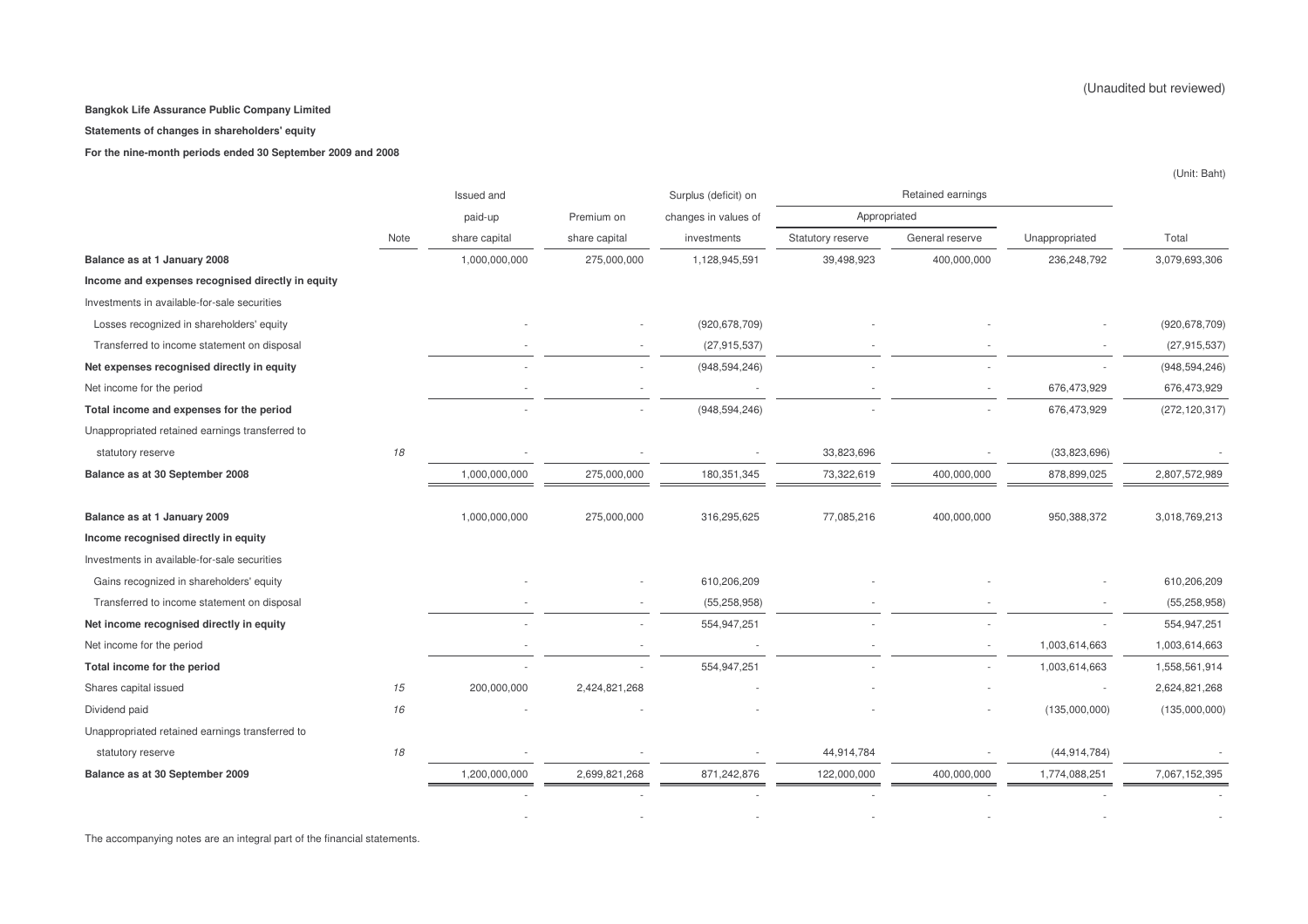# **Bangkok Life Assurance Public Company Limited Notes to interim financial statements**

# **For the three-month and nine-month periods ended 30 September 2009 and 2008**

# **1. General information**

Bangkok Life Assurance Public Company Limited ("the Company") is a public company incorporated and domiciled in Thailand. Its major shareholder is Nippon Life Insurance Company, which was incorporated in Japan. The Company is principally engaged in the provision of life insurance business. Its registered office is located at 23/115-121, Royal City Avenue, Rama 9 Road, Bangkapi, Huaykwang, Bangkok. As at 30 September 2009, the Company has 71 branches (31 December 2008: 69 branches).

# **2. Basis for the preparation of interim financial statements**

These interim financial statements are prepared in accordance with Accounting Standard No. 34 (revised 2007) "Interim Financial Reporting", with the Company choosing to present condensed interim financial statements. However, the Company has presented the balance sheets, and the statements of income, changes in shareholders' equity, and cash flows in the same format as that used for the annual financial statements.

These interim financial statements are intended to provide information additional to that included in the latest annual financial statements. Accordingly, they focus on new activities, events and circumstances so as not to duplicate information previously reported. These interim financial statements should therefore be read in conjunction with the latest annual financial statements.

The interim financial statements in Thai language are the official statutory financial statements of the Company. The interim financial statements in English language have been translated from such financial statements in Thai language.

# **3. Accounting Standards which are effective for the current year**

In June 2009, the Federation of Accounting Professions has issued Notification No. 12/2552, regarding the renumbering of Thai Accounting Standards to match the corresponding International Accounting Standards. Therefore the numbers of Thai Accounting Standards as used in these financial statements are corresponded to those per this notification.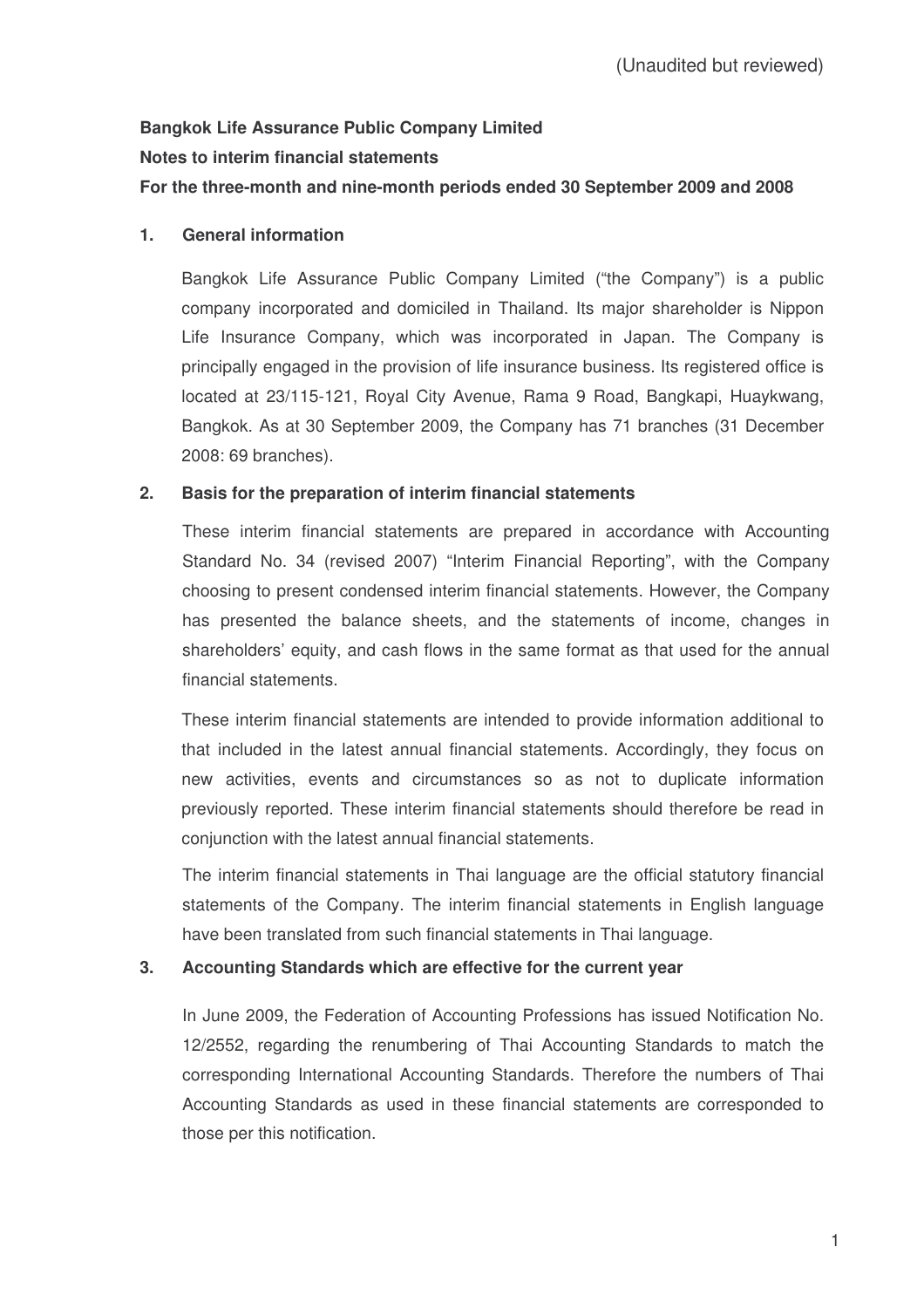The Federation of Accounting Professions has issued Notifications No. 86/2551 and 16/2552, mandating the use of new accounting standards, financial reporting standard and accounting treatment guidance as follows:

# **a) Accounting standards, financial reporting standard and accounting treatment guidance which are effective for the current year**

Framework for Preparation and Presentation of Financial Statements (revised 2007) TAS 36 (revised 2007) Impairment of Assets TFRS 5 (revised 2007) Non-current Assets Held for Sale and Discontinued Operations

Accounting Treatment Guidance for Leasehold right Accounting Treatment Guidance for Business Combination under Common Control

These accounting standards, financial reporting standard and accounting treatment guidance became effective for the financial statements for fiscal years beginning on or after 1 January 2009. The management has assessed the effect of these standards and believes that TFRS 5 (revised 2007) and Accounting Treatment Guidance for Business Combination under Common Control are not relevant to the business of the Company, while Framework for Preparation and Presentation of Financial Statements (revised 2007), TAS 36 (revised 2007) and Accounting Treatment Guidance for leasehold right will not have any significant impact on the financial statements for the current period.

### **b) Accounting standards which are not effective for the current year**

|                       |                                  | <b>Effective date</b> |
|-----------------------|----------------------------------|-----------------------|
| <b>TAS 20</b>         | <b>Accounting for Government</b> | 1 January 2012        |
|                       | Grants and Disclosure of         |                       |
|                       | Government Assistance            |                       |
| TAS 24 (revised 2007) | <b>Related Party Disclosures</b> | 1 January 2011        |
| <b>TAS 40</b>         | <b>Investment Property</b>       | 1 January 2011        |

However, TAS 24 (revised 2007) and TAS 40 allows early adoption by the entity before the effective date.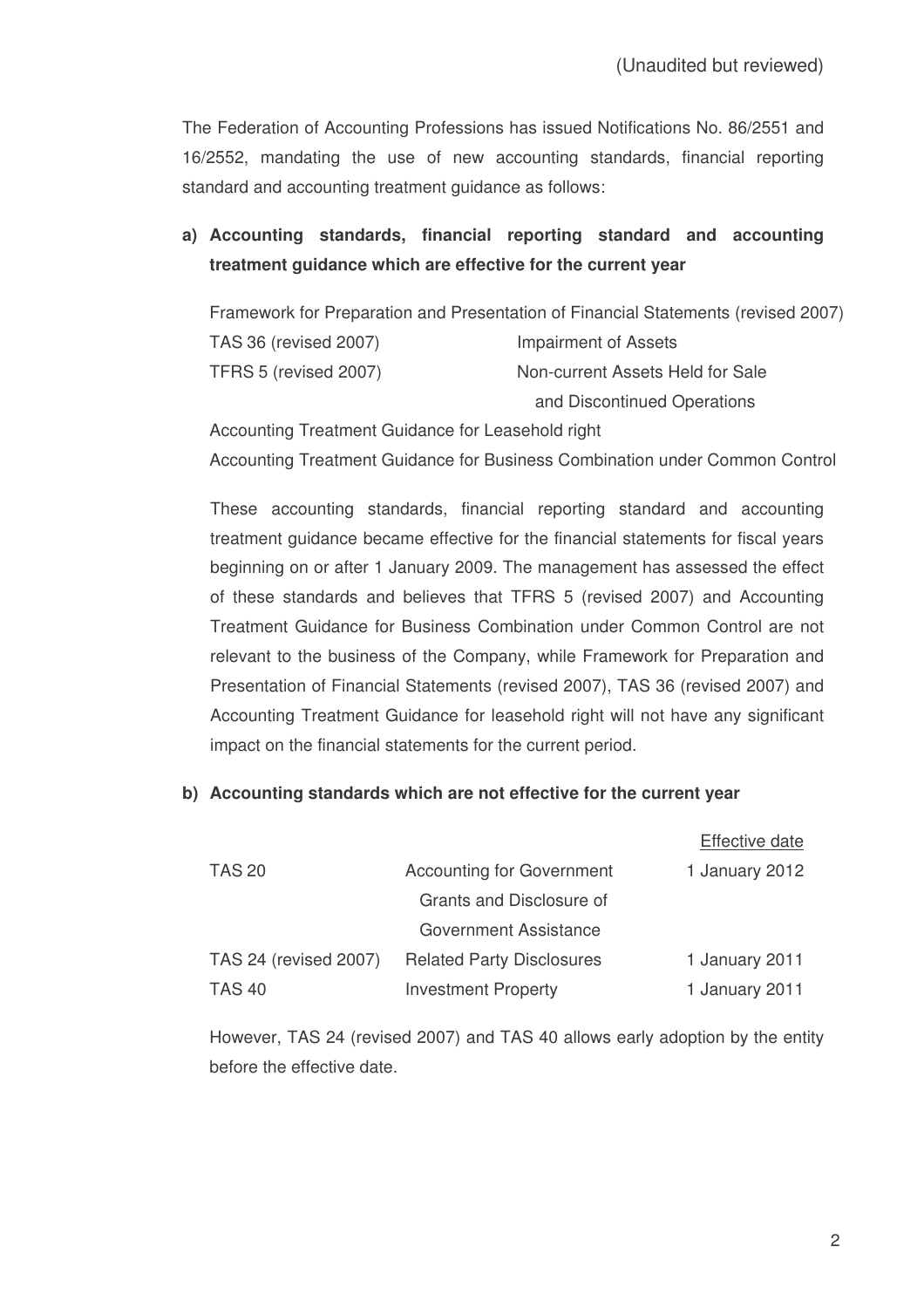The management of the Company has assessed the effect of these standard and believes that TAS 20 is not relevant to the business of the Company, while management is still evaluating the effects of TAS 24 (revised 2007) and TAS 40 and has not been able to reach a conclusion as to their effect to the financial statements for the year in which they are initially applied.

### **4. Significant accounting policies**

The interim financial statements are prepared using the same accounting policies and methods of computation as were used for the financial statements for the year ended 31 December 2008.

### **5 Investments in securities**

|                                        |                   |               | (UIIII. Dalit)   |               |  |
|----------------------------------------|-------------------|---------------|------------------|---------------|--|
|                                        | 30 September 2009 |               | 31 December 2008 |               |  |
|                                        | Cost/             |               | Cost /           |               |  |
|                                        | Amortised cost    | Fair value    | Amortised cost   | Fair value    |  |
| <b>Trading securities</b>              |                   |               |                  |               |  |
| <b>Equity securities</b>               |                   |               |                  |               |  |
| Ordinary shares                        | 4,010,700         | 5,100,000     | 341,300,843      | 237,464,823   |  |
| Warrants                               |                   | 11, 147, 158  |                  |               |  |
| Surplus (deficit) on changes in values |                   |               |                  |               |  |
| of investments                         | 12,236,458        |               | (103, 836, 020)  |               |  |
| <b>Total trading securities</b>        | 16,247,158        | 16,247,158    | 237,464,823      | 237,464,823   |  |
| Available-for-sale securities          |                   |               |                  |               |  |
| Equity securities                      |                   |               |                  |               |  |
| Ordinary shares                        | 3,192,890,221     | 4,018,216,649 | 3,222,798,688    | 3,344,533,299 |  |
| Unit trusts                            | 2,285,697,228     | 2,292,446,748 | 1,381,265,544    | 1,334,414,028 |  |
| Unrealised gains on exchange           | (721, 662)        |               | 10,192,513       |               |  |
| Surplus on changes in values           |                   |               |                  |               |  |
| of investments                         | 832,797,610       |               | 64,690,582       |               |  |
|                                        | 6,310,663,397     | 6,310,663,397 | 4,678,947,327    | 4,678,947,327 |  |
| Debt securities                        |                   |               |                  |               |  |
| Bonds - net                            | 1,242,415,474     | 1,275,130,218 | 1,522,771,491    | 1,766,837,878 |  |
| Debentures - net                       | 100,000,780       | 105,731,301   | 100,001,053      | 107,539,709   |  |
| Surplus on changes in values           |                   |               |                  |               |  |
| of investments                         | 38,445,265        |               | 251,605,043      |               |  |
|                                        | 1,380,861,519     | 1,380,861,519 | 1,874,377,587    | 1,874,377,587 |  |
| Total available-for-sale securities    | 7,691,524,916     | 7,691,524,916 | 6,553,324,914    | 6,553,324,914 |  |

(Unit: Baht)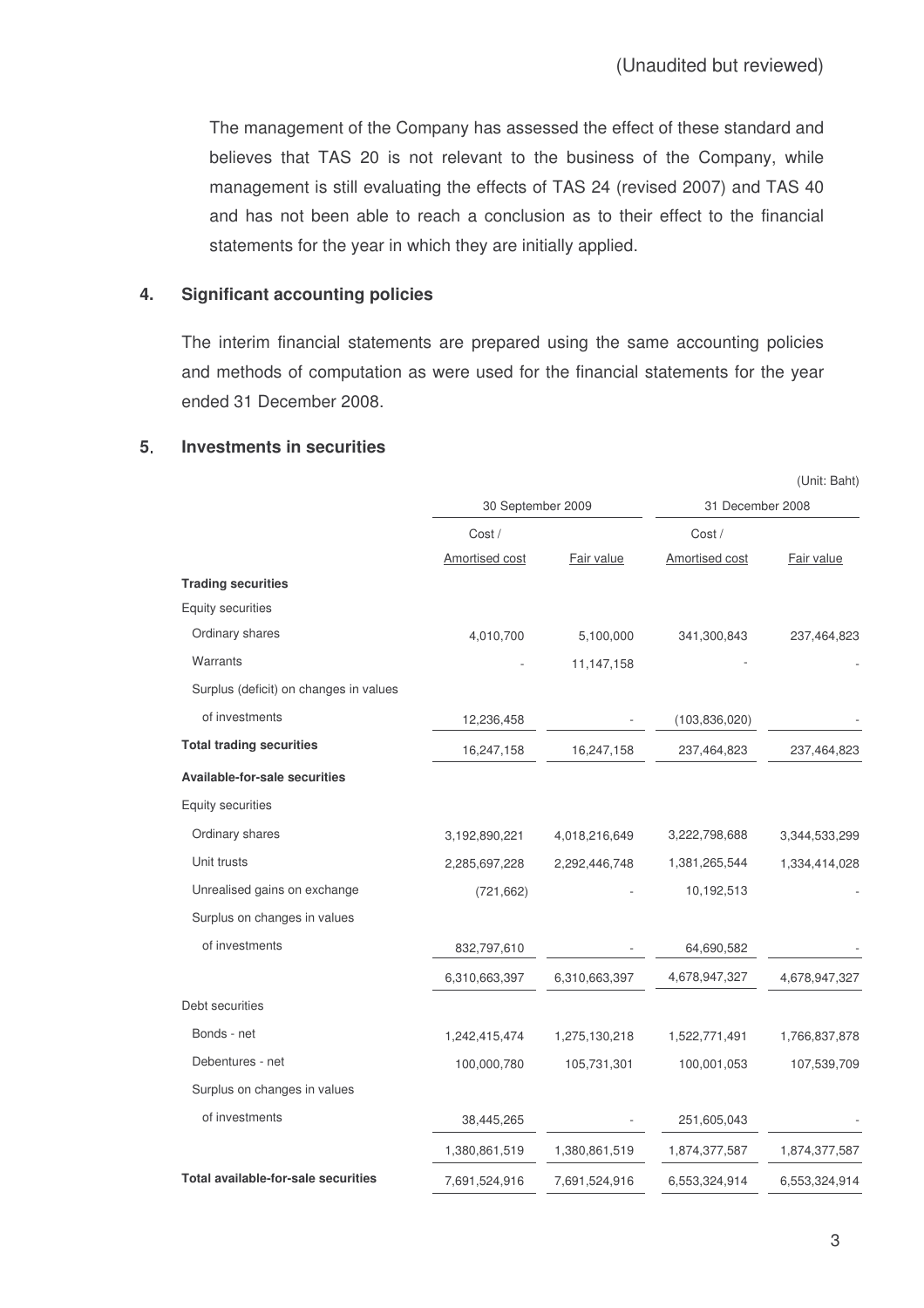| (Unit: Baht) |  |
|--------------|--|
|--------------|--|

|                                        | 30 September 2009 |            | 31 December 2008 |            |
|----------------------------------------|-------------------|------------|------------------|------------|
|                                        | Cost /            |            | Cost /           |            |
|                                        | Amortised cost    | Fair value | Amortised cost   | Fair value |
| Held-to-maturity debt securities       |                   |            |                  |            |
| Bonds - net                            | 33,854,642,326    |            | 26,681,753,880   |            |
| Treasury bills - net                   | 635,154,349       |            |                  |            |
| <b>Notes</b>                           | 7,747,592,239     |            | 4,094,865,544    |            |
| Less: Allowance for impairment         |                   |            | (36,500,000)     |            |
| Notes - net                            | 7,747,592,239     |            | 4,058,365,544    |            |
| <b>Debentures</b>                      | 7,783,740,862     |            | 7,325,921,449    |            |
| Less: Allowance for impairment         | (7,500,000)       |            | (10,600,000)     |            |
| Debentures - net                       | 7,776,240,862     |            | 7,315,321,449    |            |
| Total held-to-maturity debt securities | 50,013,629,776    |            | 38,055,440,873   |            |
| <b>Other investments</b>               |                   |            |                  |            |
| Ordinary shares                        | 29,587,830        |            | 12,044,700       |            |
| <b>Total other investments</b>         | 29,587,830        |            | 12,044,700       |            |
| <b>Total investments in securities</b> | 57,750,989,680    |            | 44,858,275,310   |            |

Investments in debt securities as at 30 September 2009 and 31 December 2008 will be due as follows

|                                         |                |                    |                   | (Unit: Baht)   |
|-----------------------------------------|----------------|--------------------|-------------------|----------------|
|                                         |                |                    | 30 September 2009 |                |
|                                         |                |                    | Due within        |                |
|                                         | <u>1 year</u>  | <u>1 - 5 years</u> | Over 5 years      | Total          |
| <b>Available-for-sale securities</b>    |                |                    |                   |                |
| <b>Bonds</b>                            |                |                    | 1,275,130,218     | 1,275,130,218  |
| Debentures                              |                | 105,731,301        |                   | 105,731,301    |
|                                         |                | 105,731,301        | 1,275,130,218     | 1,380,861,519  |
| <b>Held-to-maturity debt securities</b> |                |                    |                   |                |
| Bonds - net                             | 3,324,443,275  | 6,769,815,359      | 23,760,383,692    | 33,854,642,326 |
| Treasury bill - net                     | 635,154,349    |                    |                   | 635,154,349    |
| Notes - net                             | 5,862,592,239  | 395,000,000        | 1,490,000,000     | 7,747,592,239  |
| Debentures - net                        | 336,073,980    | 1,911,161,359      | 5,529,005,523     | 7,776,240,862  |
|                                         | 10,158,263,843 | 9,075,976,718      | 30,779,389,215    | 50,013,629,776 |
| Total                                   | 10,158,263,843 | 9,181,708,019      | 32,054,519,433    | 51,394,491,295 |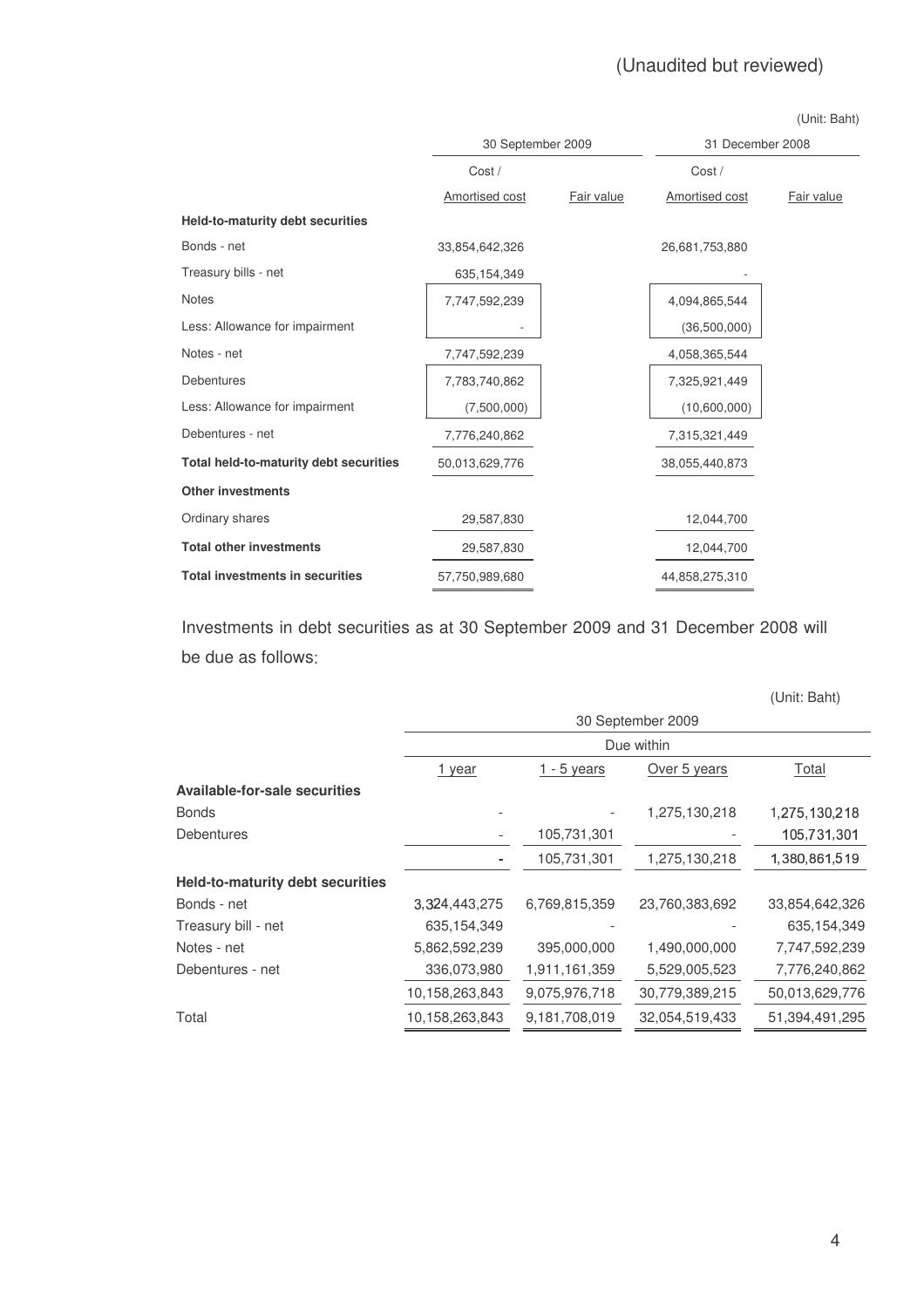(Unit: Baht)

|                                  | 31 December 2008 |                    |                |                |  |  |
|----------------------------------|------------------|--------------------|----------------|----------------|--|--|
|                                  |                  |                    | Due within     |                |  |  |
|                                  | 1 year           | <u>1 - 5 years</u> | Over 5 years   | Total          |  |  |
| Available-for-sale securities    |                  |                    |                |                |  |  |
| <b>Bonds</b>                     |                  |                    | 1,766,837,878  | 1,766,837,878  |  |  |
| Debentures                       | -                | 107,539,709        |                | 107,539,709    |  |  |
|                                  |                  | 107,539,709        | 1,766,837,878  | 1,874,377,587  |  |  |
| Held-to-maturity debt securities |                  |                    |                |                |  |  |
| Bonds - net                      | 562,591,215      | 5,103,504,339      | 21,015,658,326 | 26,681,753,880 |  |  |
| Notes - net                      | 1,343,365,544    | 395,000,000        | 2,320,000,000  | 4,058,365,544  |  |  |
| Debentures - net                 | 340,274,179      | 1,456,463,445      | 5,518,583,825  | 7,315,321,449  |  |  |
|                                  | 2,246,230,938    | 6,954,967,784      | 28,854,242,151 | 38,055,440,873 |  |  |
| Total                            | 2,246,230,938    | 7,062,507,493      | 30,621,080,029 | 39,929,818,460 |  |  |

The Company has pledged government and state enterprise bonds of Baht ,490.95 million (31 December 2008: Baht 8,480.3 million) as life assurance policy reserve and assets pledged with the Registrar of the Office of Insurance Commission in accordance with the Life Assurance Act as mentioned in Notes 13 and 14.

- (a) As at 30 September 2009, the Company has investments of Baht 700 million (31 December 2008: Baht 1,000 million) in promissory notes and bills of exchange, which have been classified as held-to-maturity investments and are presented at amortised cost. Such notes were issued by local banks and branches of foreign commercial banks, have remaining lives of 7-13 years, and contain conditions related to early redemption rights or put options obliging the Company to purchase additional notes released by issuers.
- (b) As at 30 September 2009, the Company has investments of Baht 790 million (31 December 2008: Baht 920 million) in promissory notes and bills of exchange, which have been classified as held-to-maturity investments and are presented at amortised cost. Such notes were issued by branches of foreign commercial banks, have remaining lives of 7 years, and contain conditions whereby settlement of principal and interest is to be received on the maturity date per the agreement.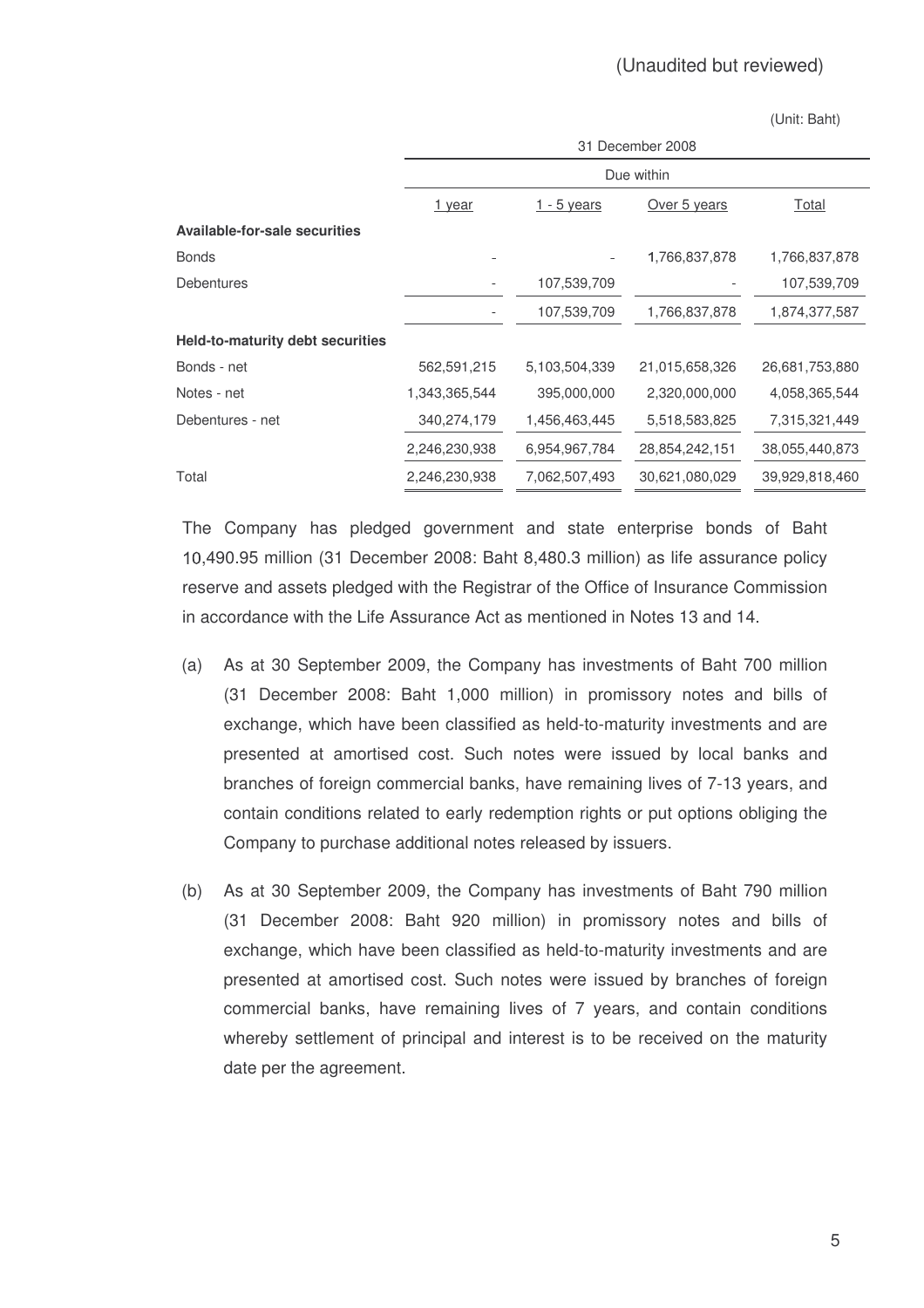$(1 \text{ half.} \text{ peak})$ 

The promissory notes and bills of exchange contain embedded derivatives that are not closely related to the host contract instruments, except for one structured note as described in (b).

The Company recorded gains (losses) from investments in securities during the three-month and nine-month periods ended 30 September 2009 and 2008 by included the following.

|                                                   |                             |                          | (UNII. Dani)               |              |  |
|---------------------------------------------------|-----------------------------|--------------------------|----------------------------|--------------|--|
|                                                   | For the three-month periods |                          | For the nine-month periods |              |  |
|                                                   |                             | ended 30 September       | ended 30 September         |              |  |
|                                                   | 2009<br>2008                |                          | 2009                       | 2008         |  |
| Unrealised gains (losses) from trading securities | (6, 288, 978)               | (63, 429, 575)           | 11,367,158                 | (75,830,025) |  |
| Gains (losses) from sales of trading securities   | 23,894,823                  | 4,017,826                | 57,102,991                 | 7,733,185    |  |
| Gains from sales of available-for-sale            |                             |                          |                            |              |  |
| securities                                        | 20,301,500                  | (764, 183)               | 14,691,272                 | 5,269,435    |  |
| Gains from sales of held-to-maturity              |                             |                          |                            |              |  |
| securities                                        |                             |                          | 105,788,216                | 8,096,798    |  |
| Gains from sales of other securities              |                             |                          |                            | 7,342,405    |  |
| Unrealised gains on foreign exchange contracts    | 2,350,000                   |                          | 10,150,000                 |              |  |
| Losses from debt restructuring                    | (14,619,283)                | $\overline{\phantom{0}}$ | (14,619,283)               |              |  |
| Reversal of impairment loss                       | 32,162,413                  |                          | 39,600,000                 |              |  |
| Total                                             | 57,800,475                  | (60, 175, 932)           | 224,080,354                | (47,388,202) |  |

### **6. Loans and accrued interest**

As at 30 September 2009 and 31 December 2008, the balances of loans and accrued interest are aged by principal and accrued interest as follows:

|                                  | 30 September 2009        |                          |                |           |             |                          |               |            |               |
|----------------------------------|--------------------------|--------------------------|----------------|-----------|-------------|--------------------------|---------------|------------|---------------|
| Outstanding period               | Policy loans             |                          | Mortgage loans |           | Other loans |                          |               | Total      |               |
|                                  |                          | Accrued                  |                | Accrued   |             | Accrued                  |               | Accrued    |               |
|                                  | Principal                | interest                 | Principal      | interest  | Principal   | interest                 | Principal     | interest   | Total         |
| Current                          | 1,174,486,793            | 87,625,131               | 684,144,910    | 2,827,431 | 12,407,992  | $\sim$                   | 1,871,039,695 | 90,452,562 | 1,961,492,257 |
| Overdue:                         |                          |                          |                |           |             |                          |               |            |               |
| Less than 6 months               | $\overline{a}$           | $\overline{\phantom{a}}$ | 1,860,100      | 15,696    |             | $\overline{\phantom{a}}$ | 1,860,100     | 15,696     | 1,875,796     |
| $6 - 12$ months                  |                          | ٠                        | 495,793        | 15,457    |             |                          | 495,793       | 15,457     | 511,250       |
| Over 12 months                   |                          | $\overline{\phantom{a}}$ | 5,211,653      | 343,593   | 125,239     | 5,073                    | 5,336,892     | 348,666    | 5,685,558     |
| Total                            | 1,174,486,793            | 87,625,131               | 691,712,456    | 3,202,177 | 12,533,231  | 5,073                    | 1,878,732,480 | 90,832,381 | 1,969,564,861 |
| Less: Allowance for doubtful     |                          |                          |                |           |             |                          |               |            |               |
| accounts                         | $\overline{\phantom{a}}$ | $\overline{\phantom{a}}$ | (2,672,673)    | (343,593) |             | $\overline{\phantom{a}}$ | (2,672,673)   | (343,593)  | (3,016,266)   |
| Loans and accrued interest - net | 1,174,486,793            | 87,625,131               | 689,039,783    | 2,858,584 | 12,533,231  | 5,073                    | 1,876,059,807 | 90,488,788 | 1,966,548,595 |

(Unit: Baht)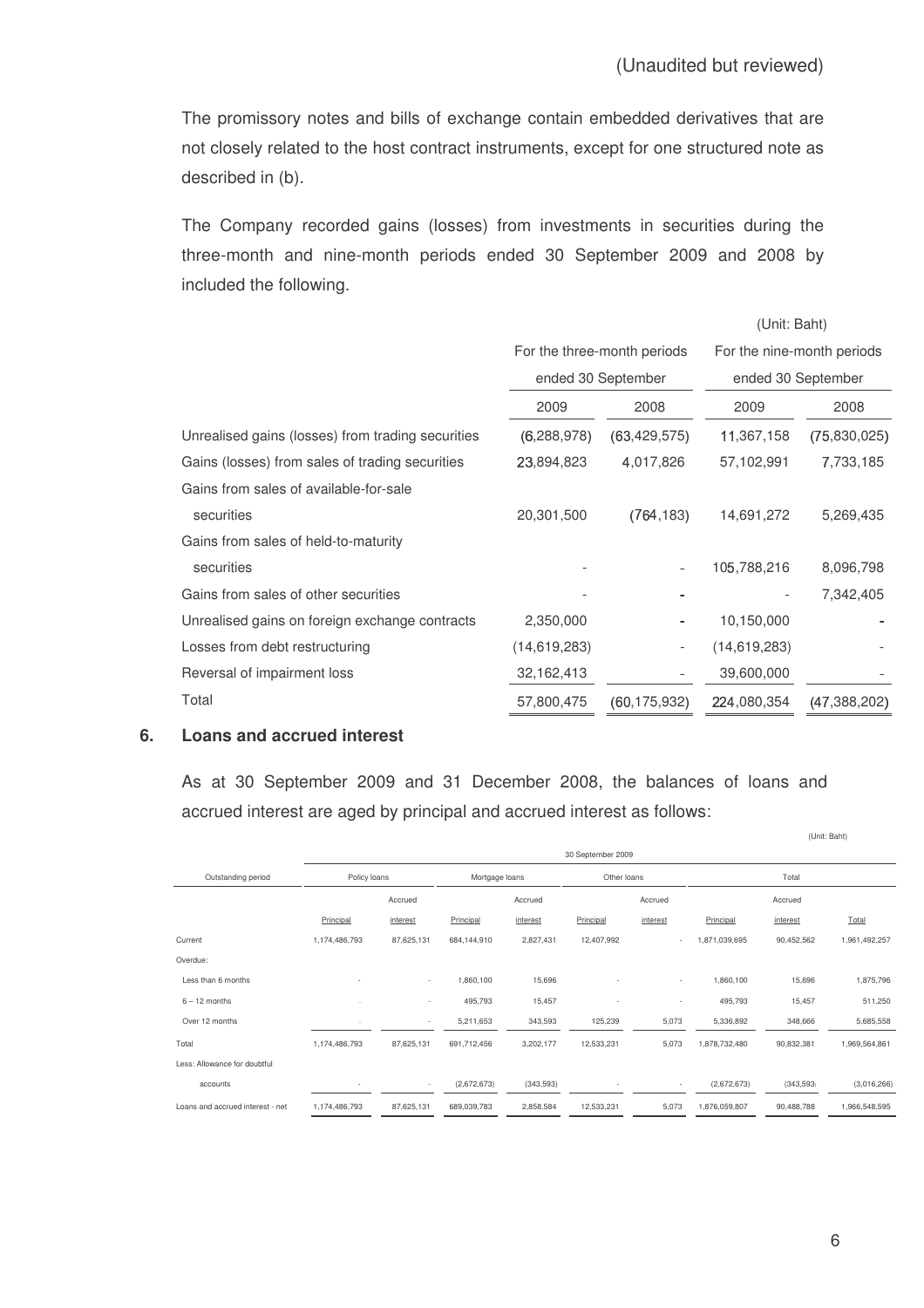|                                  |               |            |                |           |                  |          |               | (Unit: Baht) |               |
|----------------------------------|---------------|------------|----------------|-----------|------------------|----------|---------------|--------------|---------------|
|                                  |               |            |                |           | 31 December 2008 |          |               |              |               |
| Outstanding period               | Policy loans  |            | Mortgage loans |           | Other loans      |          |               | Total        |               |
|                                  |               | Accrued    |                | Accrued   |                  | Accrued  |               | Accrued      |               |
|                                  | Principal     | interest   | Principal      | interest  | Principal        | interest | Principal     | interest     | Total         |
| Current                          | 1,050,863,163 | 71,851,367 | 729,927,010    | 3,181,924 | 11,900,421       | ٠        | 1,792,690,594 | 75,033,291   | 1,867,723,885 |
| Overdue:                         |               |            |                |           |                  |          |               |              |               |
| Less than 6 months               |               | $\sim$     | 2,371,831      | 14,101    |                  | ٠        | 2,371,831     | 14,101       | 2,385,932     |
| Over 12 months                   |               | $\sim$     | 5,942,338      | 370,810   | 107,693          | 6,491    | 6,050,031     | 377,301      | 6,427,332     |
| Total                            | 1,050,863,163 | 71,851,367 | 738,241,179    | 3,566,835 | 12,008,114       | 6,491    | 1,801,112,456 | 75,424,693   | 1,876,537,149 |
| Less: Allowance for doubtful     |               |            |                |           |                  |          |               |              |               |
| accounts                         |               | $\sim$     | (2,672,673)    | (343,593) |                  | ٠        | (2,672,673)   | (343,593)    | (3,016,266)   |
| Loans and accrued interest - net | 1,050,863,163 | 71,851,367 | 735,568,506    | 3,223,242 | 12,008,114       | 6,491    | 1,798,439,783 | 75,081,100   | 1,873,520,883 |

Loans provided to employees are in accordance with employee's benefits plan under a credit line of Baht 100,000 or less for personal guarantee loans. In case of secured loans, the credit line is not to exceed 50 times the employee's salary. The interest rates for the loans charge at the rates of 6% and 5% per annum, respectively. As at 30 September 2009, loans to employees and agents totaled Baht 43.42 million (31 December 2008: Baht 41.61 million).

# **7. Related party transactions**

In considering each possible related party relationship, attention is directed to the substance of the relationship, and not merely the legal form.

The relationship between the Company and its related parties are summarized below:

| Name of related parties           | Type of business     | Relationship with the Company                          |
|-----------------------------------|----------------------|--------------------------------------------------------|
| Bangkok Bank Pcl.                 | <b>Banking</b>       | Shareholding and related by way of common<br>directors |
| Bangkok Insurance Pcl.            | Insurance            | Shareholding and related by way of common<br>directors |
| Thai Reinsurance Pcl.             | Insurance            | Related by way of common directors                     |
| Thaire Life Assurance Co., Ltd.   | Life assurance       | Subsidiary of Thai Reinsurance Pcl.                    |
| Sorachai Vivatn Co., Ltd.         | Property development | Related by way of common directors                     |
| Bumrungrad Hospital Pcl.          | Health care services | Related by way of common directors and                 |
|                                   |                      | shareholders                                           |
| The Phyathai 1 Hospital Co., Ltd. | Health care services | Related by way of common directors                     |
| The Phyathai 2 Hospital Co., Ltd. | Health care services | Related by way of common directors                     |
| The Phyathai 3 Hospital Co., Ltd. | Health care services | Related by way of common directors                     |
| Rajburi Sugar Co., Ltd.           | Industry             | Related by way of common directors                     |
| Narai Ruamphiphat Co., Ltd.       | Property development | Holding by an individual related to the major          |
|                                   |                      | shareholder of the Company                             |
| Bangkok Business Building (1987)  | Rental of assets     | Related by way of common directors and                 |
| Co., Ltd.                         |                      | shareholders                                           |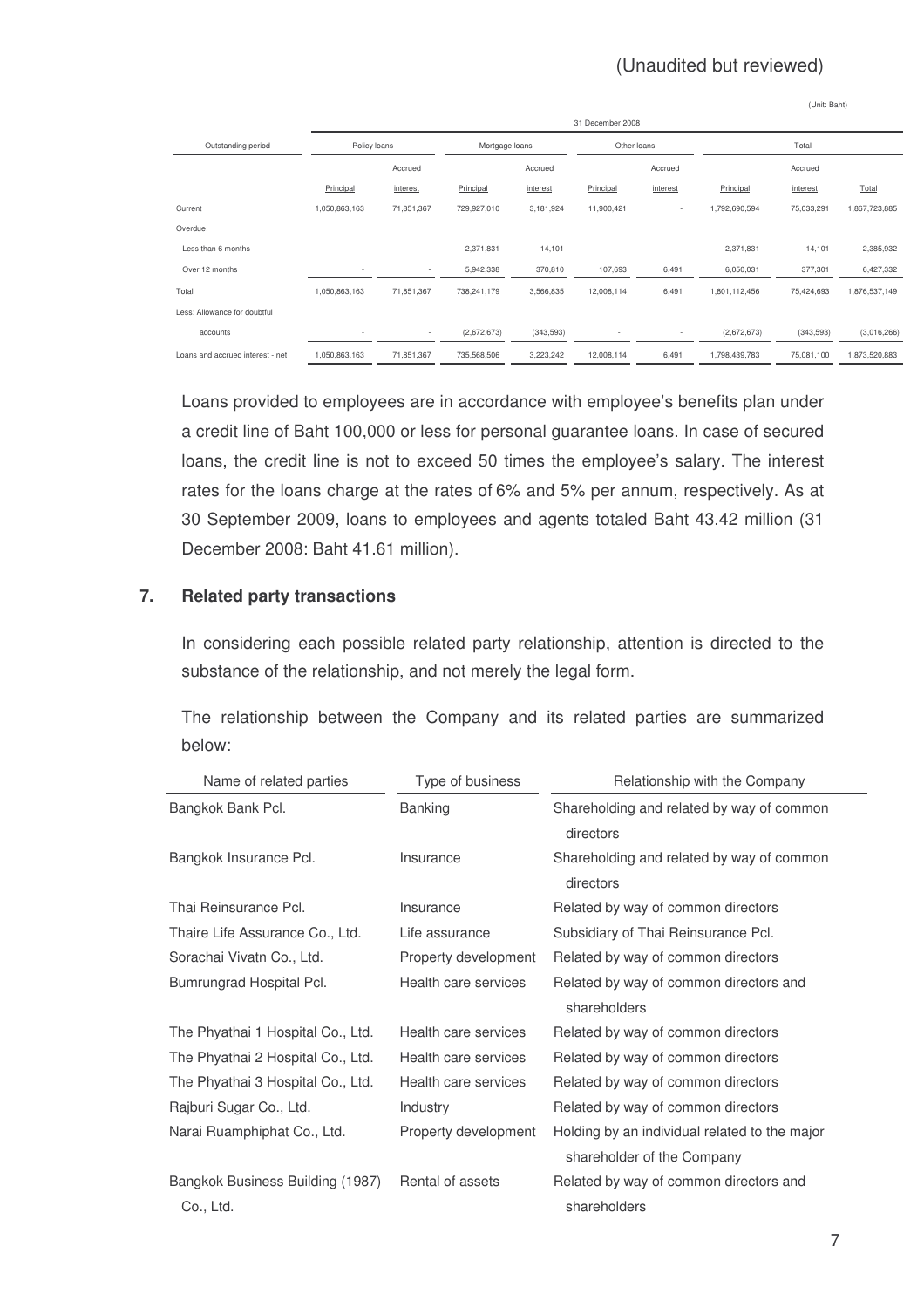| Name of related parties                 | Type of business     | Relationship with the Company                         |
|-----------------------------------------|----------------------|-------------------------------------------------------|
| Royal Cliff Beach Hotel Co., Ltd.       | Tourism & Leisure    | Holding by an individual related to a director of the |
|                                         |                      | Company                                               |
| Thai Rating and Information             | <b>Services</b>      | Shareholding and related by way of common             |
| Services Co., Ltd.                      |                      | directors                                             |
| Union Textile Industries Pcl.           | Industry             | Related by way of common shareholders                 |
| Bangkok Mitsubishi UFJ Lease            | Leasing              | Related by way of common directors                    |
| Co., Ltd.                               |                      |                                                       |
| Charoen Pokphand Foods Pcl.             | Agriculture          | Related by way of common directors                    |
| <b>TICON Industrial Connection Pcl.</b> | Property development | Holding by an individual related to the major         |
|                                         |                      | shareholder of the Company                            |
| BBL Asset Management Co., Ltd.          | Asset management     | Related by way of common directors and                |
|                                         |                      | shareholders                                          |
| <b>Bualuang Securities Pcl.</b>         | <b>Securities</b>    | Subsidiary of the major shareholder of the Company    |
| Khun Panit Panyabordekul                | Agent                | Related by way of the Company's management            |

During the three-month and nine-month periods ended 30 September 2009 and 2008, the Company had significant business transactions with its related parties. Such transactions, which have been concluded on commercial terms and bases agreed upon in the ordinary course business between the Company and those parties are as follows:

|                                                                               | For the three-month periods |            | For the nine-month periods |              |                                                                                                        |
|-------------------------------------------------------------------------------|-----------------------------|------------|----------------------------|--------------|--------------------------------------------------------------------------------------------------------|
|                                                                               | ended 30 September          |            | ended 30 September         |              | Pricing policy                                                                                         |
|                                                                               | 2009                        | 2008       | 2009                       | 2008         |                                                                                                        |
| Premium written                                                               | 39,552                      | 40,788     | 3,834,023                  | 3,546,384    | Normal commercial terms for underwriting                                                               |
| Premium ceded                                                                 | 747,757                     | (235, 525) | 1,383,058                  | 1,820,378    | Normal commercial terms for reinsurance<br>depending on type of insurance and<br>reinsurance contract  |
| Commission                                                                    | 185,446,763                 | 121.376,19 | 730,778,076                | 364,420,02   | At a mutually agreed<br>percentage of                                                                  |
| and brokerages                                                                |                             | 8          |                            | 6            | premium written                                                                                        |
| Claim payment and<br>diagnose charge                                          | 17,195,315                  | 3,488,557  | 49,863,975                 | 42,424,069   | Normal commercial terms for underwriting                                                               |
| Interest income -<br>deposits at banks,<br>promissory notes<br>and debentures | 8,350,430                   | 2,940,746  | 29,148,331                 | 11,889,818   | Same rates as those offered by financial<br>institutions and related companies to<br>general customers |
| Interest income -<br>mortgage loans                                           | 2,417,001                   | 3,855,557  | 7,501,730                  | 11,931,286   | Same rates as the Company charged to<br>general borrowers who mortgage assets<br>as collateral         |
| Dividend income                                                               | 24,002,603                  | 23,476,318 | 59,165,796                 | 64, 157, 780 | The declared amount                                                                                    |
| <b>Bank charges</b>                                                           | 12,539,175                  | 11,046,256 | 37, 167, 154               | 32,594,748   | Same rates as those charged by financial<br>institutions and related companies to<br>general customers |

(Unit: Baht)

8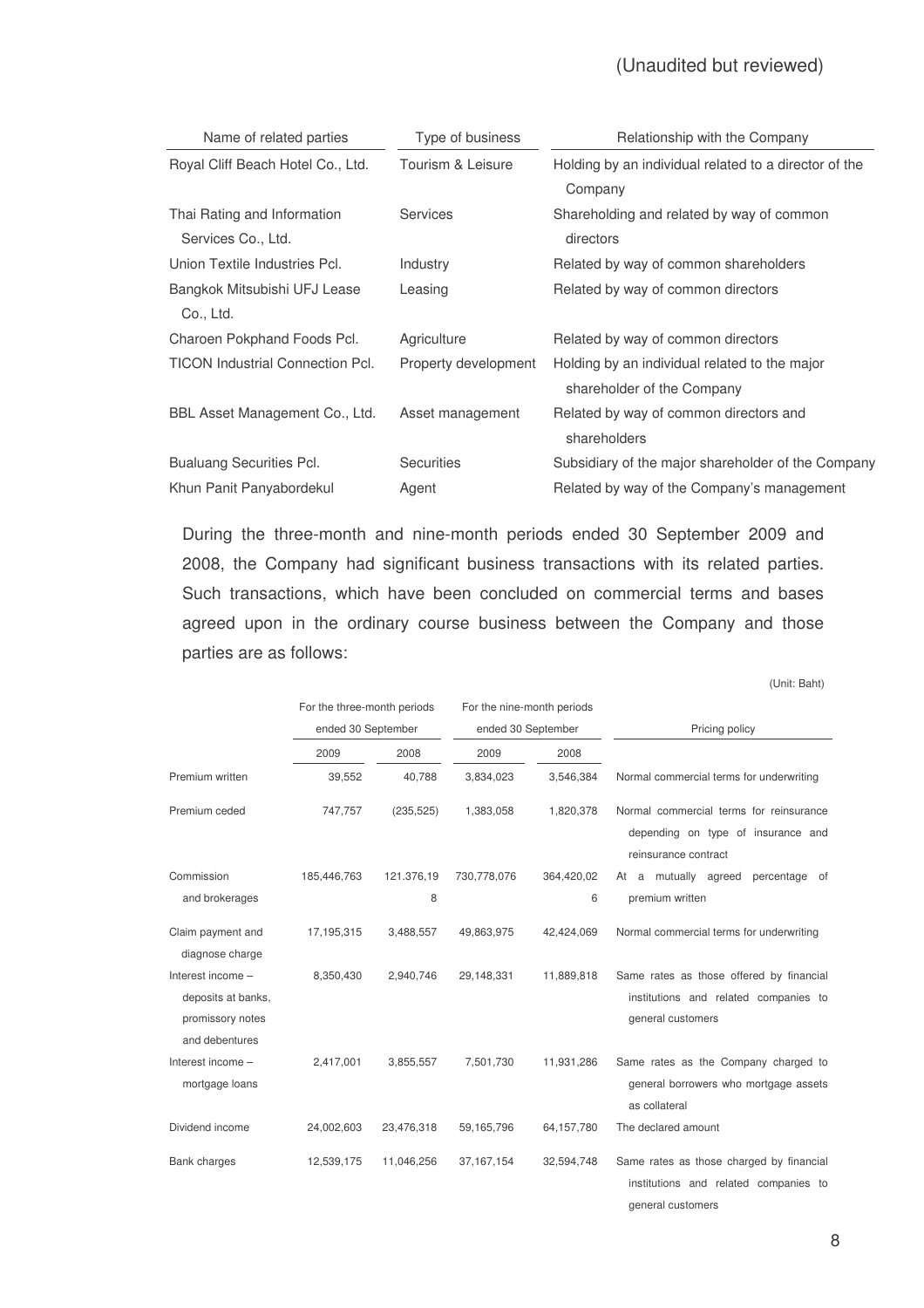(Unit: Baht)

|                                                                                         | For the three-month periods |            | For the nine-month periods |            |                                                                                                                                                                                                                                                                                                                                                                                                                                                                                                                                                                            |  |  |
|-----------------------------------------------------------------------------------------|-----------------------------|------------|----------------------------|------------|----------------------------------------------------------------------------------------------------------------------------------------------------------------------------------------------------------------------------------------------------------------------------------------------------------------------------------------------------------------------------------------------------------------------------------------------------------------------------------------------------------------------------------------------------------------------------|--|--|
|                                                                                         | ended 30 September          |            | ended 30 September         |            | Pricing policy                                                                                                                                                                                                                                                                                                                                                                                                                                                                                                                                                             |  |  |
|                                                                                         | 2009                        | 2008       | 2009                       | 2008       |                                                                                                                                                                                                                                                                                                                                                                                                                                                                                                                                                                            |  |  |
| The expenses<br>incurred in making<br>the offering<br>(including in<br>premium on share | 37,268,100                  |            | 37,268,100                 |            | Same rates as those charged by financial<br>institutions and related companies to<br>general customers                                                                                                                                                                                                                                                                                                                                                                                                                                                                     |  |  |
| capital)<br>Insurance premium                                                           | 267,780                     | 231,618    | 1,048,130                  | 725,592    | Normal commercial terms for underwriting                                                                                                                                                                                                                                                                                                                                                                                                                                                                                                                                   |  |  |
| Building space rental<br>and services                                                   | 28,384,531                  | 27,301,185 | 56,835,404                 | 54,677,045 | office<br>building: Rental fee of<br>Head<br>approximately Baht 90 per square meter<br>per month and service fee of Baht 20 per<br>square meter per month for long-term<br>agreement and approximately Baht 44,<br>Baht 138 per square meter per month<br>and service fees approximately Baht 91,<br>Baht 307 per square meter per month.<br>Branch office buildings: Rental fees of<br>approximately Baht 100, Baht 150, Baht<br>188 and Baht 315 per square meter per<br>month and service fees of approximately<br>Baht 342 and Baht 200 per square meter<br>per month. |  |  |

For the three-month and nine-month periods ended 30 September 2009, the premium generated from the Bancassurance distribution channel represented approximately 48.71% and 48.54% of total net premium written (2008: 42.62% and 35.24% respectively).

The Company had the following significant balances of assets and liabilities with its related parties:

|                                         |                    |             |                  | (Unit: Baht) |  |
|-----------------------------------------|--------------------|-------------|------------------|--------------|--|
|                                         | 30 September 2009  |             | 31 December 2008 |              |  |
|                                         | Fair value<br>Cost |             | Cost             | Fair value   |  |
| Investments in listed stocks            |                    |             |                  |              |  |
| Bangkok Bank Pcl.                       | 275,467,784        | 423,500,000 | 291,209,784      | 255,300,000  |  |
| Bangkok Insurance Pcl.                  | 49,866,522         | 107,550,600 | 49,866,522       | 84,406,800   |  |
| Thai Reinsurance Pcl.                   | 41,677,975         | 90,346,296  | 41,677,975       | 86,449,005   |  |
| Bumrungrad Hospital Pcl.                | 21,189,853         | 71,050,000  | 10,000,000       | 42,000,000   |  |
| <b>TICON Industrial Connection Pcl.</b> | 98,759,042         | 56,368,440  | 98,759,043       | 37,908,600   |  |
|                                         | 486,961,176        | 748,815,336 | 491,513,324      | 506.064.405  |  |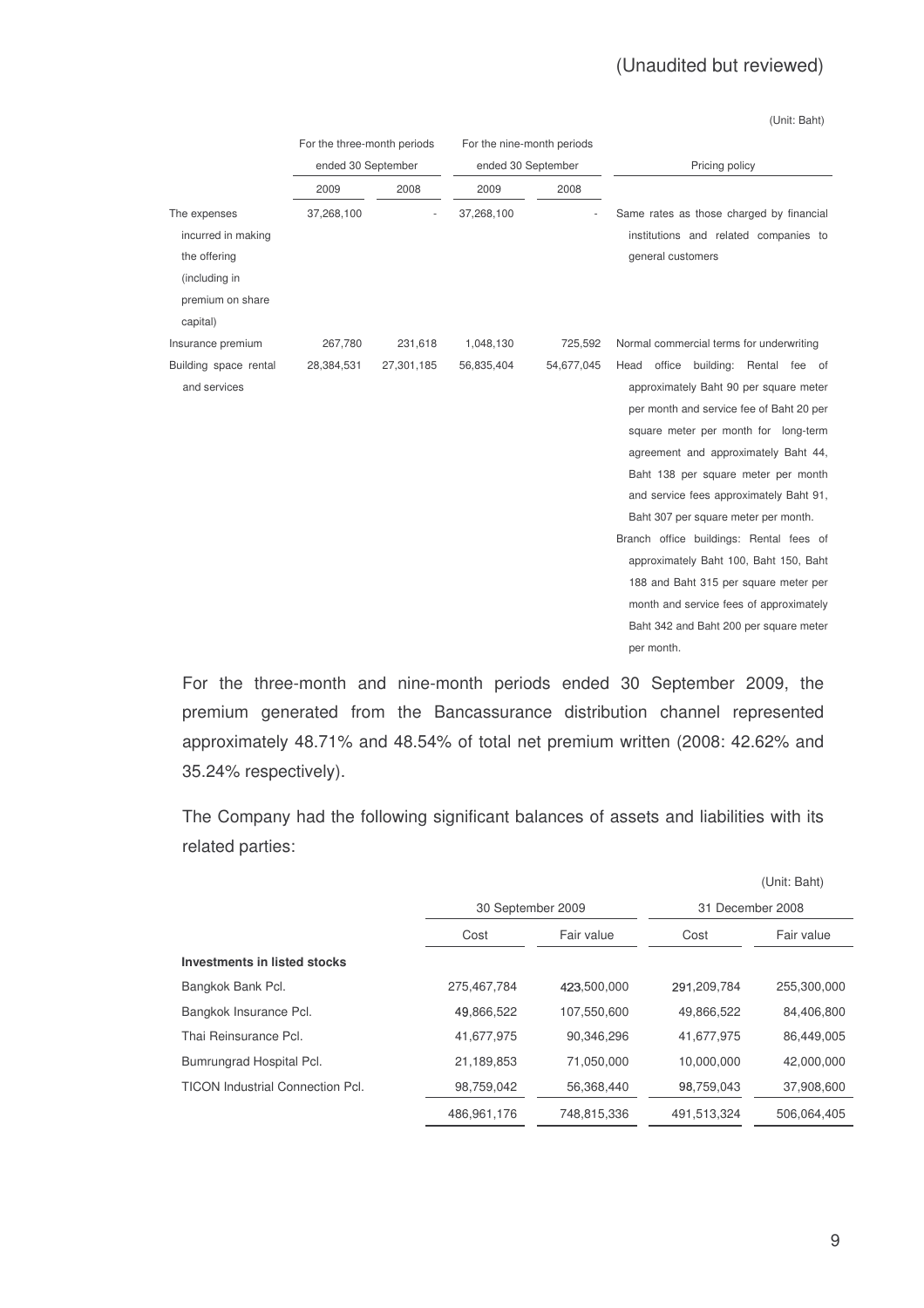|                                                                            |               |                   |             |              |           | (Unit: Baht)     |  |
|----------------------------------------------------------------------------|---------------|-------------------|-------------|--------------|-----------|------------------|--|
|                                                                            |               | 30 September 2009 |             |              |           | 31 December 2008 |  |
|                                                                            | Cost          | Fair value        |             | Cost         |           | Fair value       |  |
| <b>Investments in non-listed stocks</b>                                    |               |                   |             |              |           |                  |  |
| Thai Rating and Information Services                                       |               |                   |             |              |           |                  |  |
| Co., Ltd.                                                                  | 1,000,000     |                   |             |              | 1,000,000 |                  |  |
| Union Textile Industries Pcl.                                              | 166,700       |                   |             |              | 166,700   |                  |  |
| BBL Asset Management Co., Ltd.                                             | 10,000,000    |                   |             | 10,000,000   |           |                  |  |
|                                                                            | 11,166,700    |                   |             | 11,166,700   |           |                  |  |
| <b>Investments in securities - warrant</b>                                 |               |                   |             |              |           |                  |  |
| TICON Industrial Connection Pcl.                                           |               |                   | 2,439,336   |              |           |                  |  |
| Investments in securities - unit trusts                                    |               |                   |             |              |           |                  |  |
| <b>Bualuang Thanasanplus Fund</b>                                          | 1,100,000,000 | 1,128,113,000     |             |              |           |                  |  |
| <b>TICON Property Fund</b>                                                 | 483,223,480   |                   | 461,039,060 | 573,716,382  |           | 561,560,000      |  |
|                                                                            | 1,583,223,480 | 1,589,152,060     |             | 573,716,382  |           | 561,560,000      |  |
| Investments in securities - debenture                                      |               |                   |             |              |           |                  |  |
| Charoen Pokphand Foods Pcl.                                                | 110,000,000   |                   |             | 150,000,000  |           |                  |  |
| Investments in securities - note                                           |               |                   |             |              |           |                  |  |
| Bangkok Bank Pcl.                                                          | 500,000,000   |                   |             | 500,000,000  |           |                  |  |
|                                                                            |               |                   |             |              |           | (Unit: Baht)     |  |
|                                                                            |               |                   |             |              |           |                  |  |
|                                                                            |               |                   |             | 30 September |           | 31 December      |  |
|                                                                            |               |                   |             | 2009         |           | 2008             |  |
| Deposits at financial institution                                          |               |                   |             |              |           |                  |  |
| Bangkok Bank Pcl.                                                          |               |                   |             | 551,503,106  |           | 330,625,505      |  |
| Mortgage Ioan                                                              |               |                   |             |              |           |                  |  |
| Sorachai Vivatn Co., Ltd.                                                  |               |                   |             | 133,666,893  |           | 156,220,800      |  |
| Prepaid office rental (including in other assets)                          |               |                   |             |              |           |                  |  |
| Narai Ruamphiphat Co., Ltd.                                                |               |                   |             | 131,770,838  |           | 140,615,873      |  |
| Claim payables (including in unpaid policy benefits)                       |               |                   |             |              |           |                  |  |
| Bumrungrad Hospital Pcl.                                                   |               |                   |             | 4,152,818    |           | 3,145,197        |  |
| The Phyathai 1 Hospital Co., Ltd.                                          |               |                   |             | 2,342,763    |           | 2,295,568        |  |
| The Phyathai 2 Hospital Co., Ltd.                                          |               |                   |             | 4,345,047    |           | 3,865,028        |  |
| The Phyathai 3 Hospital Co., Ltd.                                          |               |                   |             | 2,840,677    |           | 2,239,078        |  |
|                                                                            |               |                   |             | 13,681,305   |           | 11,544,871       |  |
| Due to reinsurer                                                           |               |                   |             |              |           |                  |  |
| Thaire Life Assurance Co., Ltd.                                            |               |                   |             | 1,812,939    |           | 2,029,317        |  |
| Accrued commission and brokerage expenses (including in other liabilities) |               |                   |             |              |           |                  |  |
| Bangkok Bank Pcl.                                                          |               |                   |             | 102,536,499  |           | 90,618,388       |  |
| Accrued office rental and services charge (including in other liabilities) |               |                   |             |              |           |                  |  |
| Bangkok Insurance Pcl.                                                     |               |                   |             | 74,536       |           | 36,491           |  |
| Sorachai Vivatn Co., Ltd.                                                  |               |                   |             | 406          |           | 705              |  |
|                                                                            |               |                   |             | 65,002       |           |                  |  |
| Rajburi Sugar Co., Ltd.                                                    |               |                   |             |              |           | 66,764           |  |
| Narai Ruamphiphat Co., Ltd.                                                |               |                   |             | 134,181      |           | 66,494           |  |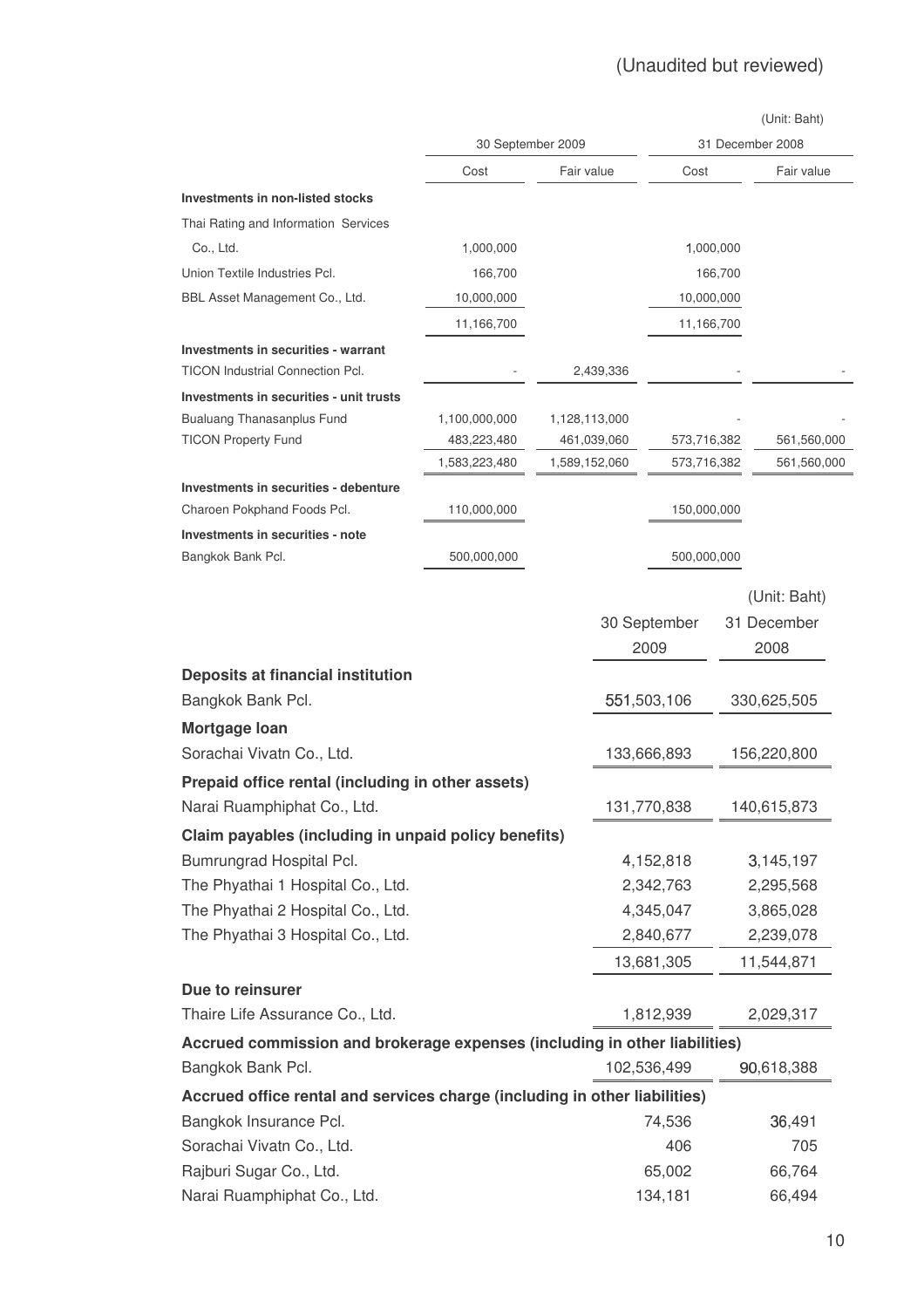|                                            |              | (Unit: Baht) |
|--------------------------------------------|--------------|--------------|
|                                            | 30 September | 31 December  |
|                                            | 2009         | 2008         |
| Bangkok Business Building (1987) Co., Ltd. | 81,651       | 62,337       |
| Bumrungrad Hospital Pcl.                   |              | 346,143      |
| The Phayathai 1 Hospital Co., Ltd.         |              | 89,100       |
| The Phayathai 2 Hospital Co., Ltd.         |              | 81,200       |
| The Phayathai 3 Hospital Co., Ltd.         |              | 266,340      |
|                                            | 355,776      | 1,015,574    |

# **Directors and management's remuneration**

During the nine-month period ended 30 September 2009, the Company paid salaries, bonuses, meeting allowances, contributions to the provident fund and others to its directors and management totaling Baht 15.99 million (2008: Baht 17.05 million).

In addition, the Company has allocated 20 warrants to its employees without charge. The details of the warrants are presented in Note 17 to the financial statements.

### **8. Cash and cash equivalents**

Cash and cash equivalents as reflected in the statements of cash flows consist of the followings:

|                                               |                 |                 | (Unit: Baht)    |
|-----------------------------------------------|-----------------|-----------------|-----------------|
|                                               | 30 September    | 31 December     | 30 September    |
|                                               | 2009            | 2008            | 2008            |
| Cash                                          | 2,784,336       | 2,485,737       | 3,454,859       |
| Deposits at banks with no fixed maturity date | 348,144,953     | 359,153,902     | 229,465,395     |
| Deposits at banks with fixed maturity date    |                 |                 |                 |
| and negotiable certificates of deposits       | 2,225,000,000   | 2,020,000,000   | 300,000,000     |
| Total cash and deposits at financial          |                 |                 |                 |
| institutions                                  | 2,575,929,289   | 2,381,639,639   | 532,920,254     |
| Treasury bills and notes                      | 8,382,746,588   | 4,058,365,544   | 4,225,000,000   |
| Less: Deposits at financial institutions      |                 |                 |                 |
| treasury bills and notes with maturity        |                 |                 |                 |
| of more than 3 months                         | (2,685,637,979) | (5,778,365,544) | (4,525,000,000) |
| Cash and cash equivalents                     | 8,273,037,898   | 661,639,639     | 232,920,254     |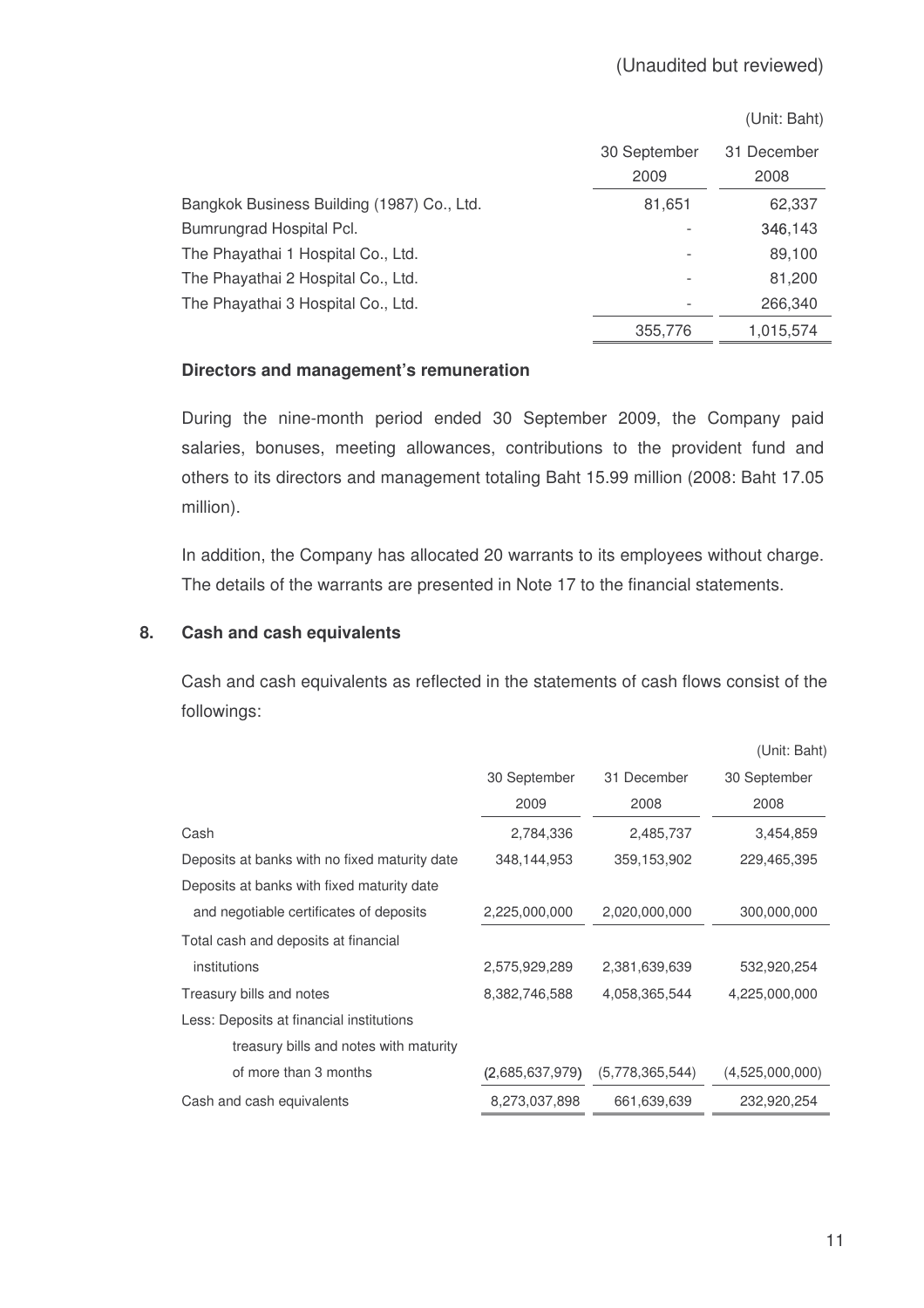# **9. Premises and equipment**

Movements of premises and equipment account during the nine-month period ended 30 September 2009 are summarised below.

|                                                           | (Unit: Baht)   |
|-----------------------------------------------------------|----------------|
| Net book value as at 1 January 2009                       | 324,608,143    |
| Acquisitions during period - at cost                      | 42,898,225     |
| Disposals during period - net book value at disposal date | (391, 259)     |
| Depreciation for period                                   | (41, 172, 487) |
| Net book value as at 30 September 2009                    | 325,942,622    |

# **10. Premium due and uncollected**

The balances of premium due and uncollected are classified in relation to the grace period granted on the condition of the policy, as follows:

|                                   | 30 September 2009 31 December 2008 |               |
|-----------------------------------|------------------------------------|---------------|
| Grace period not exceeded         | 1,204,452,913                      | 1,107,533,488 |
| Grace period exceeded             | 35,732,308                         | 13,342,113    |
| Total premium due and uncollected | 1,240,185,221                      | 1,120,875,601 |

# **11**- **Other assets**

(Unit: Baht)

(Unit: Baht)

|                                              | 30 September 2009 31 December 2008 |             |
|----------------------------------------------|------------------------------------|-------------|
| Prepaid rental expenses                      | 131,770,838                        | 140,615,873 |
| Account receivable from sales of investments | 34,494,061                         | 7,234,646   |
| Prepaid expenses                             | 27,877,747                         | 20,340,516  |
| <b>Deposits</b>                              | 15,922,482                         | 19,032,376  |
| <b>Others</b>                                | 10,750,822                         | 18,019,775  |
| Total                                        | 220,815,950                        | 205,243,186 |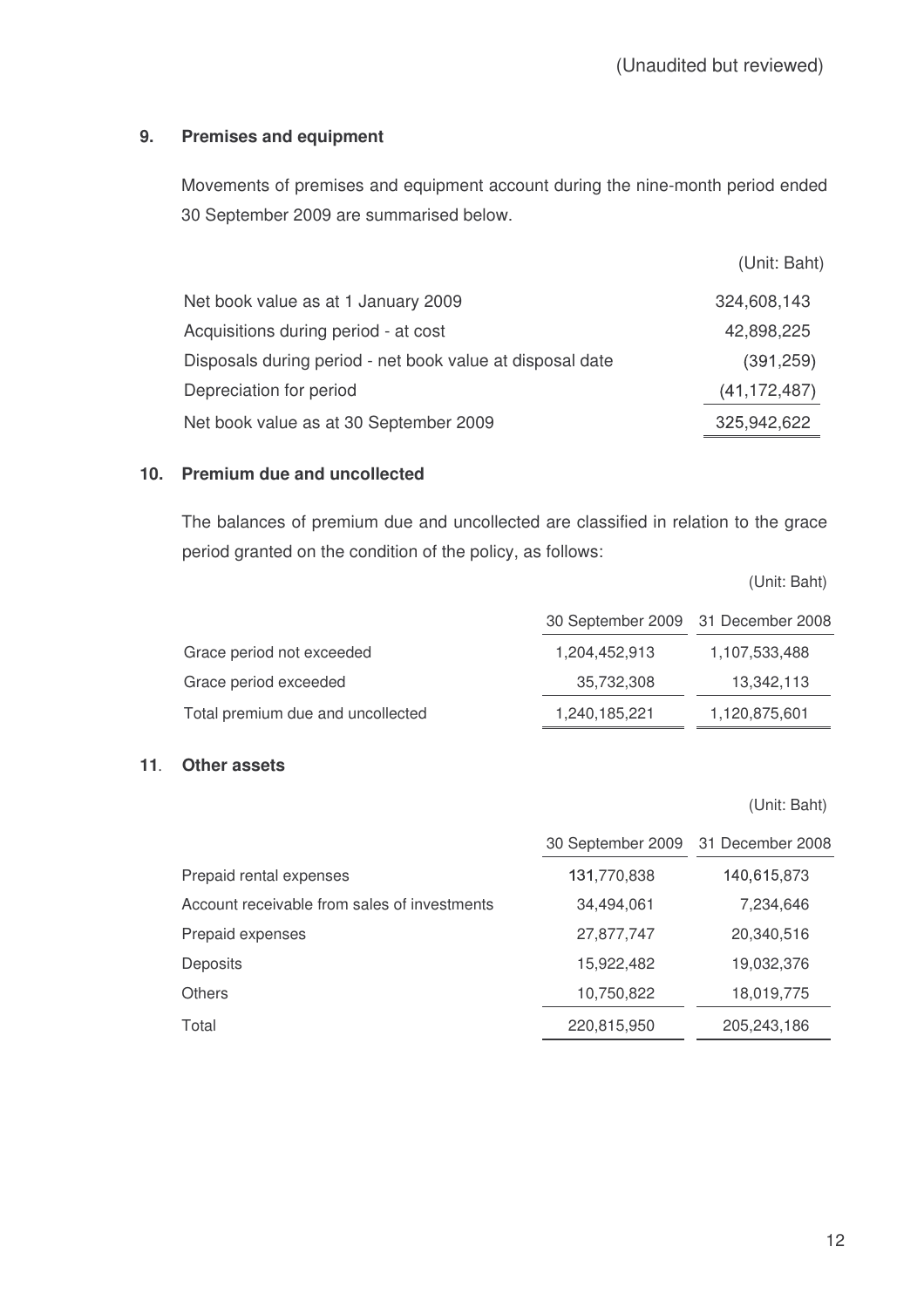# **12. Other liabilities**

(Unit: Baht)

|                                                   | 30 September 2009 31 December 2008 |             |
|---------------------------------------------------|------------------------------------|-------------|
| Accrued commission expenses                       | 391,858,610                        | 403,511,371 |
| Accrued expenses                                  | 249,269,052                        | 132,441,605 |
| Withholding tax payable                           | 15,747,829                         | 25,322,248  |
| Premium received for policies not yet approved    | 184,479,071                        | 53,248,871  |
| Amounts received awaiting transfer                | 186,497,808                        | 78,764,294  |
| Unpaid benefits to life policies exempted premium | 86,905,604                         | 80,818,346  |
| Forward contracts payables                        | 15,153,000                         | 26,575,250  |
| <b>Others</b>                                     | 43,942,104                         | 46,412,663  |
| Total                                             | 1,173,853,078                      | 847,094,648 |

# **13. Assets pledged with registrar**

As at 30 September 2009 and 31 December 2008, the following assets have been pledged with the Registrar of the Office of Insurance Commission in accordance with the Life Assurance Act.

|                        |                                    | (Unit: Baht) |
|------------------------|------------------------------------|--------------|
|                        | 30 September 2009 31 December 2008 |              |
| State enterprise bonds | 20,000,000                         | 20,000,000   |
|                        |                                    |              |

### **14. Assets reserve with registrar**

As at 30 September 2009 and 31 December 2008, the following assets have been pledged as life assurance policy reserve with the Registrar of the Office of Insurance Commission in accordance with the Life Assurance Act.

(Unit: Baht)

|                        | 30 September 2009 31 December 2008 |               |
|------------------------|------------------------------------|---------------|
| Government bonds       | 4,519,623,761                      | 3,605,788,757 |
| State enterprise bonds | 5,951,329,549                      | 4,854,511,383 |
| Total                  | 10,470,953,310                     | 8,460,300,140 |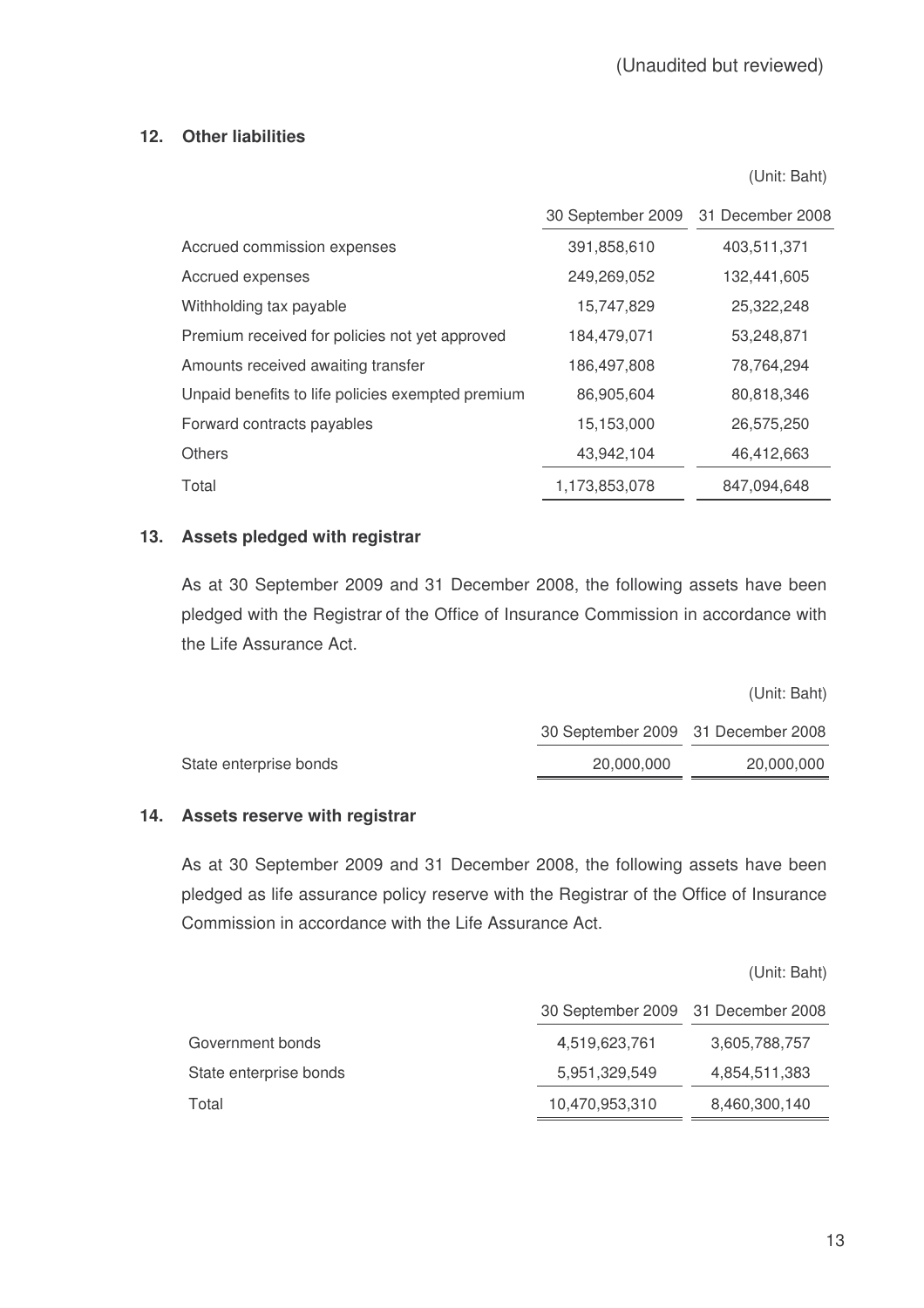# **15. Share capital**

On 14 September 2009, the Company issued an initial public offering of 200 million ordinary shares at the price of Baht 13.50 per share. Total proceed from the Company's newly share offering was Baht 2,700 million, with a share premium of Baht 2,424.82 million, net of related expenses incurred in making the offering. The Company registered the change in its paid-up share capital to be Baht 1,200 million with the Ministry of Commerce on 19 October 2009.

# **16. Accrued dividends**

On 17 April 2009, the Annual General Meeting of the shareholders approved the payment of dividend of Baht 0.20 per share to the Company's shareholders, a total of Baht 200 million. However, the Office of Insurance Commission approved a dividend payment of Baht 0.135 per share, or a total of Baht 135 million.

On 15 July 2009, the Company already made the dividend payment.

# **17. Warrants**

- **17.1** On 23 November 2007, the Extraordinary General Meeting No. 2 of the Company's shareholders passed a resolution approving the issuance of 20 million registered and non-transferrable warrants to subscribe to the Company's ordinary shares, to be allotted to employees. These warrants expire 5 years from the issue date or on the termination date of employment, if earlier. The exercise ratio is 1 warrant to 1 new ordinary share and the exercise price is the public offering price or the approximate trading price on the Stock Exchange of Thailand (SET) if the allocation to employees takes place after the Company is listed on the SET. Employees can exercise their rights for the first time 3 years after the subscription date.
- **17.2** On 29 May 2008, the Executive Board of Directors of the Company passed the resolution approving the offer of 11.5 million warrants to management-level employees. There are 8.5 million warrants that remain unallocated.
- **17.3** On 14 August 2008, the Board of Directors of the Company passed the resolution approving the revision of the detail of warrant which allotted to employees from "the exercise price is the public offering price or the approximate trading price on the SET" to "the exercise price is the public offering price".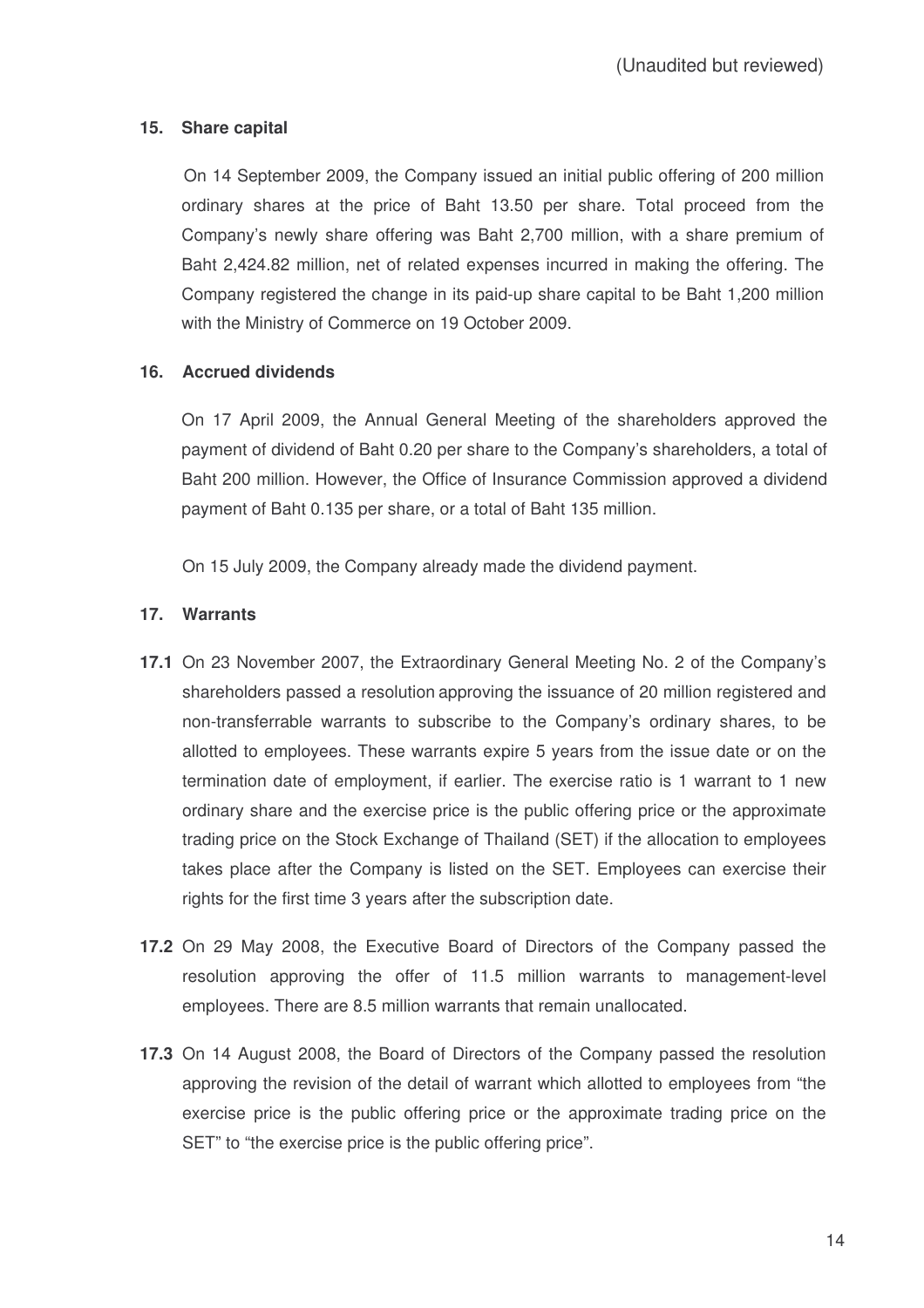**17.4** On 11 August 2009, the Executive Board of Directors of the Company passed the resolution approving the addition offer of 1.35 million warrants to management-level employees. There are 12.85 million warrants were allocated and 7.15 million warrants that remain unallocated.

### **18. Statutory reserve**

Pursuant to Section 116 of the Public Limited Companies Act B.E. 2535, the Company is required to set aside to a statutory reserve at least 5% of its net income after deducting accumulated deficit brought forward (if any), until the reserve reaches 10% of the registered capital. The statutory reserve is not available for dividend distribution.

During the year 2009, the Company transferred net income amounting to Baht 44.91 million (2008: Baht 33.82 million) to the statutory reserve.

# **19. Commitments**

The Company has entered into several lease agreements in respect of the lease of office building space, motor vehicles and equipments. The terms of the agreements are generally between 3 and 24 years for lease of building space and are generally between 1 and 5 years for lease of motor vehicles and equipments. Operating lease agreements can not be cancelled.

As at 30 September 2009, the Company has outstanding commitments as follows:

(Unit: Million Baht)

|                            | Pay within |             |              |        |
|----------------------------|------------|-------------|--------------|--------|
|                            | 1 year     | 1 - 5 years | Over 5 years | Total  |
| Operating lease agreements | 26.64      | 26.25       | 5.87         | 58.76  |
| Services agreements        | 31.14      | 39.79       | 19.55        | 90.48  |
| Total                      | 57.78      | 66.04       | 25.42        | 149.24 |

As at 31 December 2008, the Company has outstanding commitments as follows:

(Unit: Million Baht)

|                            | Pay within |             |              |        |
|----------------------------|------------|-------------|--------------|--------|
|                            | 1 year     | 1 - 5 years | Over 5 years | Total  |
| Operating lease agreements | 23.81      | 29.45       | 6.65         | 59.91  |
| Services agreements        | 28.98      | 48.63       | 21.94        | 99.55  |
| Total                      | 52.79      | 78.08       | 28.59        | 159.46 |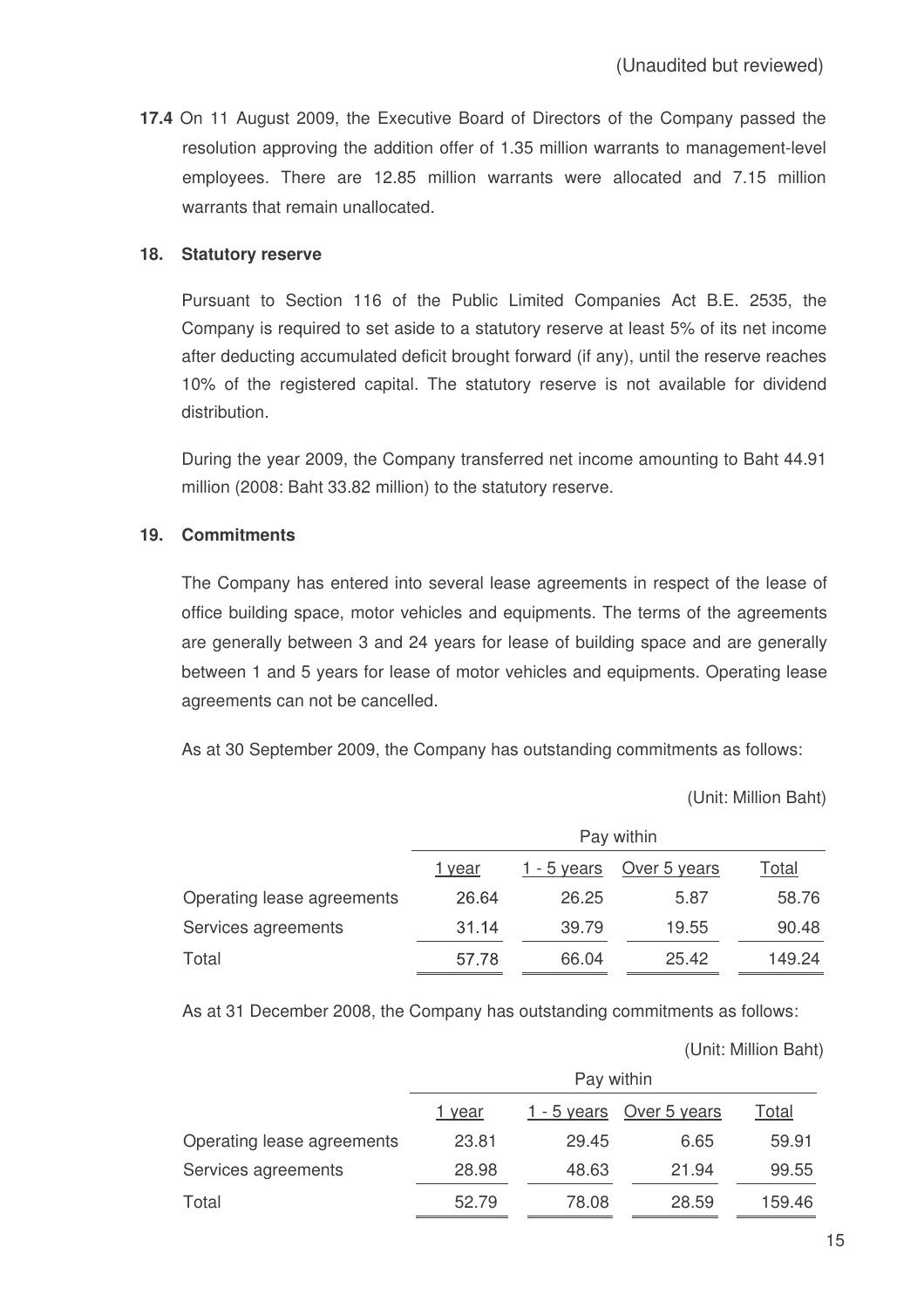# **20. Contingent liabilities**

As at 30 September 2009, the Company has been sued for damaged totaling approximately Baht 23.39 million (31 December 2008: Baht 21.86 million) as insurer. The outcomes of these causes have not yet been finalized

# **21. Financial information by segment**

The Company's operations involve a single industry segment in life insurance and are carried on in the single geographic area in Thailand. As a result, all of the revenues, operating profits and assets as reflected in these financial statements pertain to the aforementioned industry segment and geographic area.

# **22. Financial instruments**

### **Credit risk**

Concentrations of the credit risk with respect to loans and premiums due and uncollected are insignificant due to the large number of customers comprising the customer base and their dispersion across different industries and geographic regions in Thailand. The maximum exposure to credit risk is the book value of assets as presented in balance sheet.

There is insignificant risk from policy loans since the sum that the Company has lent to insured parties is less than cash value of their policies with the Company. The maximum value of the risk arising from secured loans is the amount of the loan less the value which the Company is able to derive from the assets placed as collateral.

### **Interest rate risk**

The Company's exposure to interest rate risk relates primarily to its deposits at financial institutions, investments in securities and loans. However, since most of the Company's financial assets bear fixed interest rates which are close to the market rate, the Company does not use derivatives to manage its interest rate risk.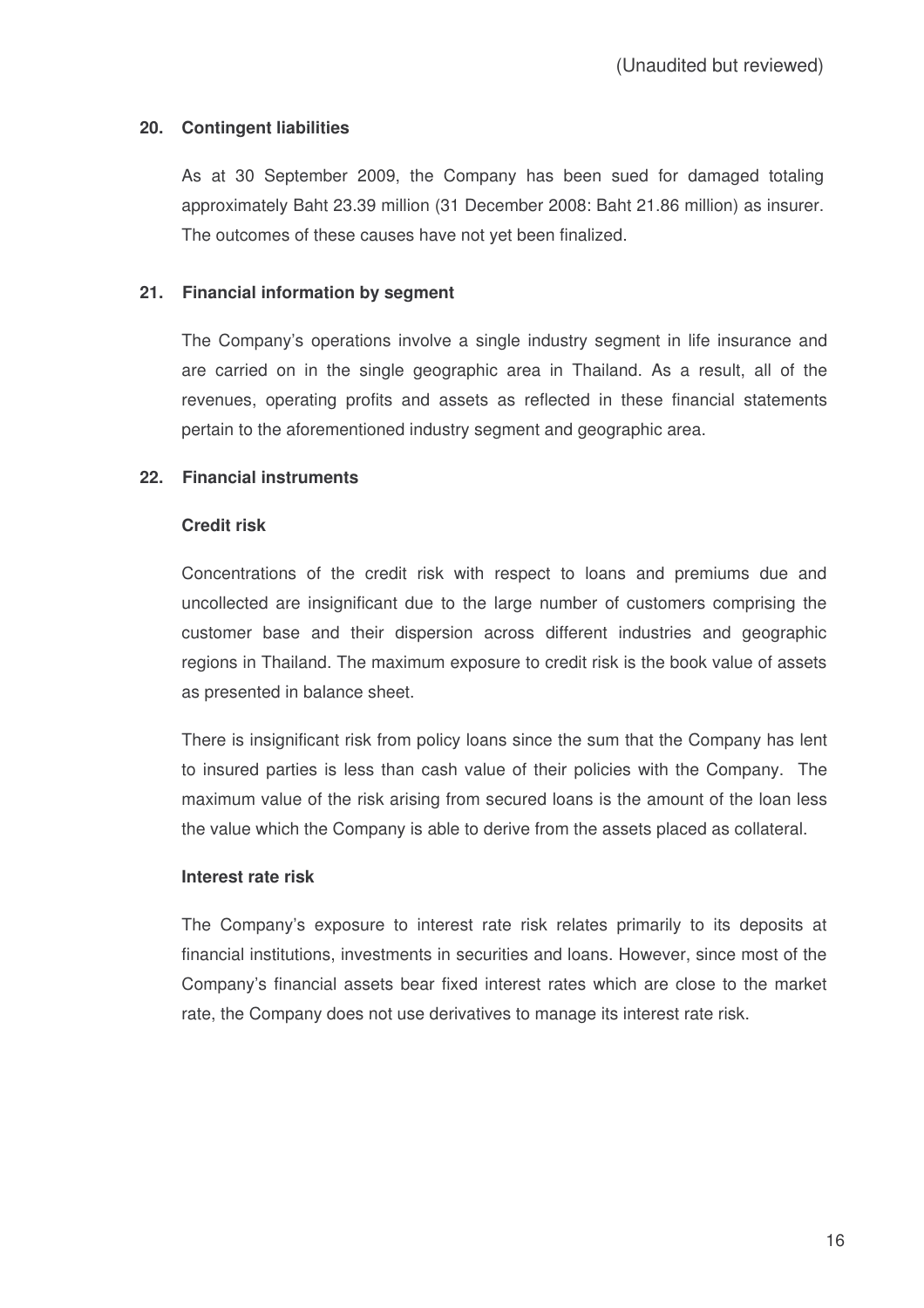Significant financial assets as at 30 September 2009 classified by type of interest rates are summarized in the table below.

(Unit: Baht)

|                                    | Balance as at 30 September 2009 |                     |                |  |
|------------------------------------|---------------------------------|---------------------|----------------|--|
|                                    | No interest                     | Fixed interest rate |                |  |
| Deposits at financial institutions | 110,210,414                     | 237,934,539         | 2,225,000,000  |  |
| Investments in securities - net    |                                 |                     |                |  |
| <b>Bonds</b>                       |                                 |                     | 35,129,772,544 |  |
| <b>Treasury bills</b>              |                                 |                     | 635,154,349    |  |
| <b>Notes</b>                       |                                 |                     | 7,747,592,239  |  |
| <b>Debentures</b>                  |                                 | 44,210,014          | 7,837,762,149  |  |
| Loans - net                        |                                 | 34,514,767          | 1,841,545,040  |  |
| Total                              | 110,210,414                     | 316,659,320         | 55,416,826,321 |  |

Financial assets that carry fixed interest rates further classified based on the maturity date, or the repricing date if this occurs before the maturity date.

|                                    |                |               |                |                | (Unit: Baht)  |
|------------------------------------|----------------|---------------|----------------|----------------|---------------|
|                                    | Within         |               |                |                | Average       |
|                                    | 1 year         | $2 - 5$ years | Over 5 years   | Total          | interest rate |
|                                    |                |               |                |                | $(\%$ p.a.)   |
| Deposits at financial institutions | 1,925,000,000  |               | 300,000,000    | 2,225,000,000  | 3.22          |
| Investments in securities - net    |                |               |                |                |               |
| <b>Bonds</b>                       | 3,324,443,275  | 6,769,815,359 | 25,035,513,910 | 35,129,772,544 | 4.93          |
| <b>Treasury bills</b>              | 635, 154, 349  |               |                | 635, 154, 349  | 1.10          |
| <b>Notes</b>                       | 5,862,592,239  | 395,000,000   | 1,490,000,000  | 7,747,592,239  | 2.41          |
| <b>Debentures</b>                  | 336,073,980    | 1,972,682,645 | 5,529,005,524  | 7,837,762,149  | 5.74          |
| Loans - net                        | 960,816        | 15,493,912    | 1,825,090,312  | 1,841,545,040  | 6.88-8.00     |
| Total                              | 12,084,224,659 | 9,152,991,916 | 34,179,609,746 | 55,416,826,321 |               |

### **Foreign currency risk**

The Company's significant exposure to foreign currency risk is in respect of its investments in bonds and unit trusts which are denominated in foreign currencies and reinsurance with foreign reinsurers. The Company utilises forward exchange contracts to manage the risk.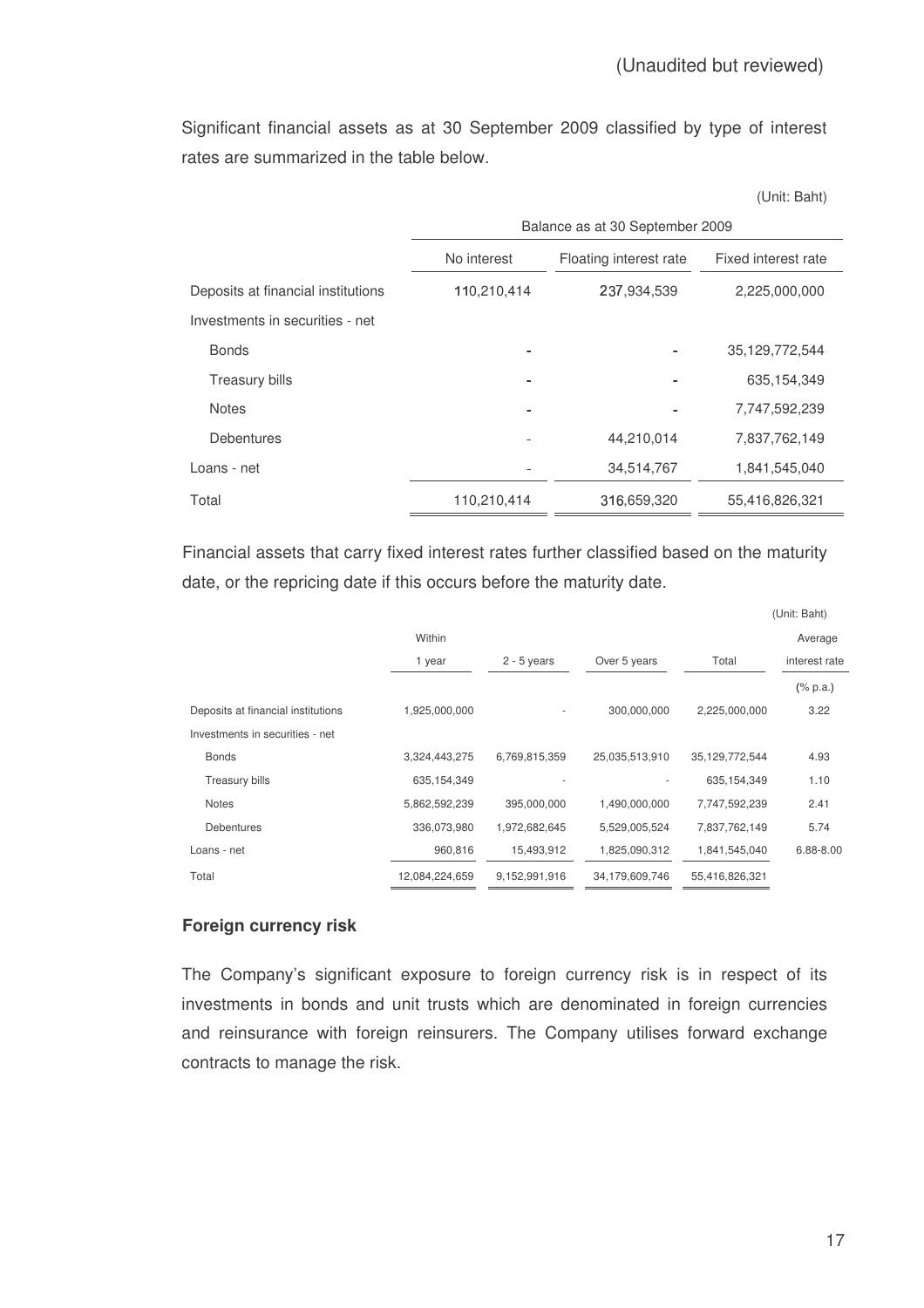As at 30 September 2009, the balances of financial assets denominated in foreign currencies are summarised below.

|                  |                  | Average exchange rate              |
|------------------|------------------|------------------------------------|
|                  |                  | as at 30 September 2009            |
| Foreign currency | Financial assets | (Baht per 1 foreign currency unit) |
|                  | (Million)        |                                    |
| US dollar        | 64.50            | 33.42                              |

Foreign exchange contracts outstanding at 30 September 2009 are summarized below.

|                  |               | Contractual exchange rate bought   |
|------------------|---------------|------------------------------------|
| Foreign currency | Bought amount | (Baht per 1 foreign currency unit) |
|                  | (Million)     |                                    |
| US dollar        | 64.50         | $33.27 - 41.00$                    |

# **Fair value**

A fair value is the amount for which an asset can be exchanged or a liability settled between knowledgeable, willing parties in an arm's length transaction. The fair value is determined by depending on the nature of the instrument.

The fair value is determined by reference to the market price of the financial instrument or by using an appropriate valuation technique, depending on the nature of the instrument.

The following methods and assumptions were used by the Company in estimating the fair values of financial instruments:

# **Investments in securities**

The fair values of listed securities are based on their quoted market prices.

The fair values of other securities cannot be properly calculated, and therefore no disclosure is made.

The fair values of deposits at financial institutions, bonds, debentures and notes with maturity periods of less than 90 days are based on their carrying values. For those with maturity periods longer than 90 days, fair values are estimated using a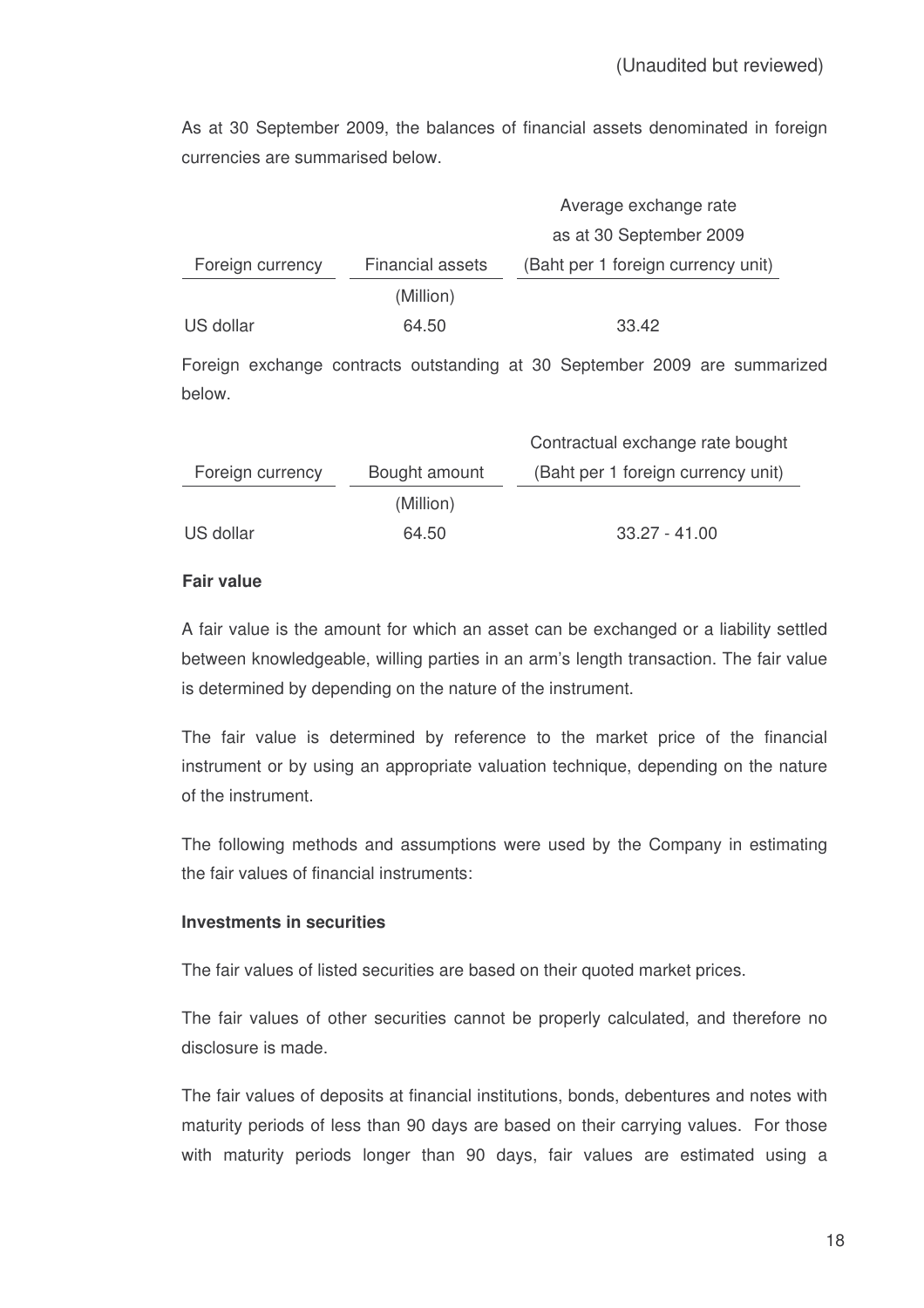discounted cash flow analysis based on the current interest rate and the remaining period to maturity.

The fair value of debt securities in the form of embedded derivatives are based on the calculations made by the issuers.

### **Policy loans**

The fair value of policy loan is based on the amount presented in the balance sheet.

As at 30 September 2009, the aggregate carrying values of the Company's financial instruments which are significantly different from their aggregate fair values can be defined as follows:

| (Unit: Baht) |  |
|--------------|--|
|--------------|--|

|                                         | <b>Carrying value</b> | Fair value              |
|-----------------------------------------|-----------------------|-------------------------|
| <b>Held-to-maturity debt securities</b> |                       |                         |
| $Bonds - net$                           | 33,854,642,326        | 35,588,035,000          |
| <b>Treasury bills</b>                   | 635, 154, 349         | 635, 167, 310           |
| Debenture – net                         | 7,776,240,862         | 7,984,760,521           |
| Investments in notes in Note 5 (a)      | 700,000,000           | 694,113,746             |
| (exclusion of put option)               |                       |                         |
| Investments in notes in Note 5 (b)      | 790,000,000           | 1,050,657,925           |
| Promissory notes                        | 6,257,592,239         | the proper value cannot |
|                                         |                       | be calculated           |

The Company has recorded the above bonds, debentures and notes at their book values because the Company intends to hold the investments to maturity.

# **Investments in notes as Note 5 (a)**

As at 30 September 2009, the Company may need to deposit additional amounts in the future under the promissory notes and bills of exchange agreements, as summarised below.

| Within        | Unit: Million Baht |
|---------------|--------------------|
| Within 1 year | 200                |
| $1 - 3$ years | 200                |
| $4 - 6$ years | 100                |
| Total         | 500                |